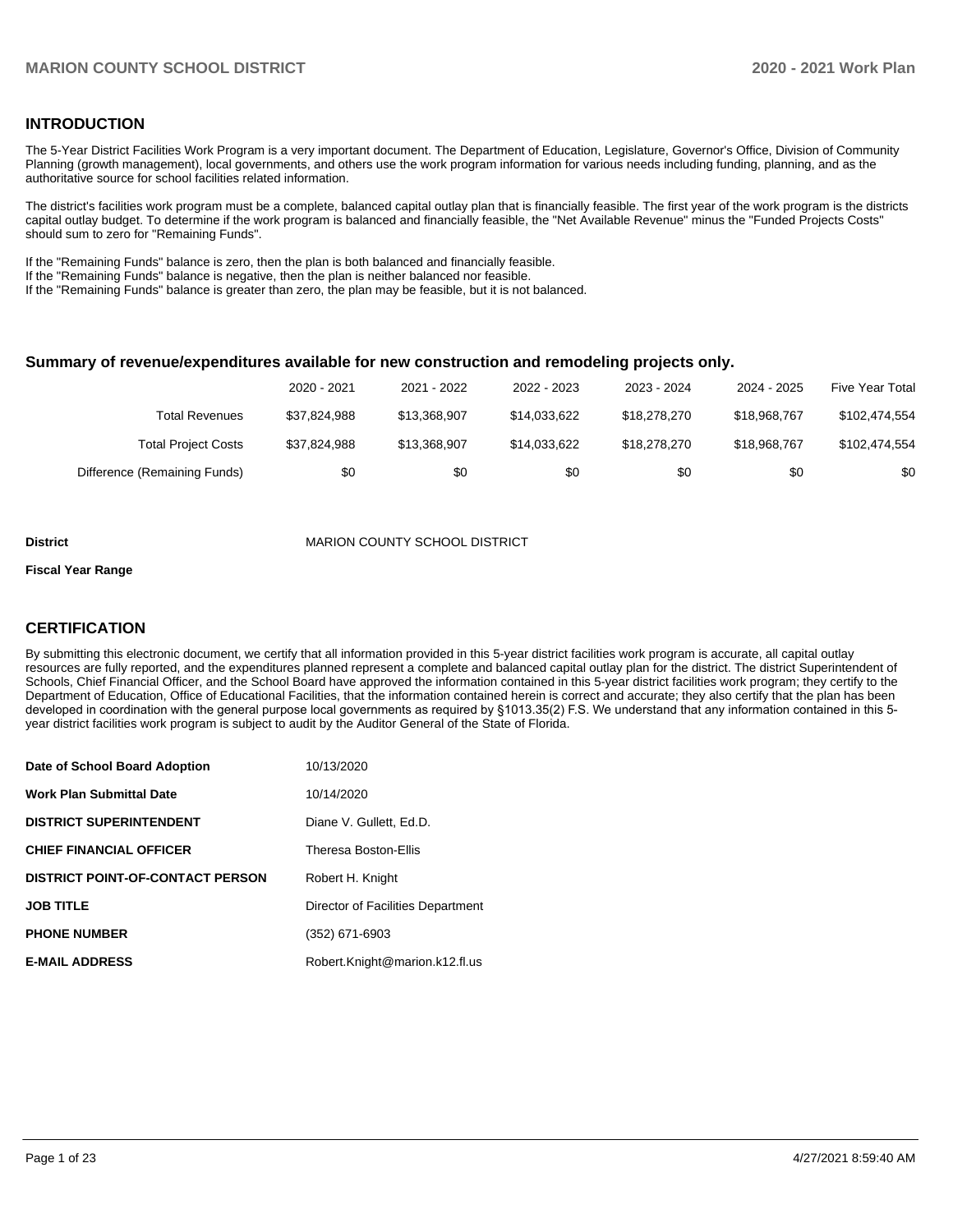# **Expenditures**

### **Expenditure for Maintenance, Repair and Renovation from 1.50-Mills and PECO**

Annually, prior to the adoption of the district school budget, each school board must prepare a tentative district facilities work program that includes a schedule of major repair and renovation projects necessary to maintain the educational and ancillary facilities of the district.

| Item                                             | 2020 - 2021<br><b>Actual Budget</b> | 2021 - 2022<br>Projected | 2022 - 2023<br>Projected | 2023 - 2024<br>Projected | 2024 - 2025<br>Projected | Total |  |  |  |  |
|--------------------------------------------------|-------------------------------------|--------------------------|--------------------------|--------------------------|--------------------------|-------|--|--|--|--|
| <b>HVAC</b>                                      | \$0                                 | \$0                      | \$0                      | \$0                      | \$0                      | \$0   |  |  |  |  |
| Locations: No Locations for this expenditure.    |                                     |                          |                          |                          |                          |       |  |  |  |  |
| Flooring                                         | \$0                                 | \$0                      | \$0                      | \$0                      | \$0                      | \$0   |  |  |  |  |
| Locations: No Locations for this expenditure.    |                                     |                          |                          |                          |                          |       |  |  |  |  |
| Roofing                                          | \$0                                 | \$0                      | \$0                      | \$0                      | \$0                      | \$0   |  |  |  |  |
| Locations:<br>No Locations for this expenditure. |                                     |                          |                          |                          |                          |       |  |  |  |  |
| Safety to Life                                   | $$0$$                               | \$0                      | \$0                      | \$0                      | \$0                      | \$0   |  |  |  |  |
| No Locations for this expenditure.<br>Locations: |                                     |                          |                          |                          |                          |       |  |  |  |  |
| Fencing                                          | \$0                                 | \$0                      | $$0$$                    | $$0$$                    | \$0                      | \$0   |  |  |  |  |
| Locations: No Locations for this expenditure.    |                                     |                          |                          |                          |                          |       |  |  |  |  |
| Parking                                          | \$0                                 | \$0                      | \$0                      | \$0                      | \$0                      | \$0   |  |  |  |  |
| Locations: No Locations for this expenditure.    |                                     |                          |                          |                          |                          |       |  |  |  |  |
| Electrical                                       | \$0                                 | \$0                      | $$0$$                    | $$0$$                    | \$0                      | \$0   |  |  |  |  |
| Locations: No Locations for this expenditure.    |                                     |                          |                          |                          |                          |       |  |  |  |  |
| Fire Alarm                                       | $$0$$                               | \$0                      | \$0                      | \$0                      | \$0                      | \$0   |  |  |  |  |
| Locations: No Locations for this expenditure.    |                                     |                          |                          |                          |                          |       |  |  |  |  |
| Telephone/Intercom System                        | \$0                                 | \$0                      | \$0                      | \$0                      | \$0                      | \$0   |  |  |  |  |
| Locations: No Locations for this expenditure.    |                                     |                          |                          |                          |                          |       |  |  |  |  |
| <b>Closed Circuit Television</b>                 | \$0                                 | \$0                      | \$0                      | \$0                      | \$0                      | \$0   |  |  |  |  |
| Locations: No Locations for this expenditure.    |                                     |                          |                          |                          |                          |       |  |  |  |  |
| Paint                                            | \$0                                 | \$0                      | \$0                      | \$0                      | \$0                      | \$0   |  |  |  |  |
| Locations: No Locations for this expenditure.    |                                     |                          |                          |                          |                          |       |  |  |  |  |
| Maintenance/Repair                               | \$0                                 | \$0                      | \$0                      | \$0                      | \$0                      | \$0   |  |  |  |  |
| Locations: No Locations for this expenditure.    |                                     |                          |                          |                          |                          |       |  |  |  |  |
| <b>Sub Total:</b>                                | \$0                                 | \$0                      | \$0                      | \$0                      | \$0                      | \$0   |  |  |  |  |
|                                                  |                                     |                          |                          |                          |                          |       |  |  |  |  |
| PECO Maintenance Expenditures                    | \$0                                 | \$0                      | \$0                      | \$0                      | \$0                      | \$0   |  |  |  |  |

**1.50 Mill Sub Total:** \$0 \$0 \$0 \$0 \$0 \$0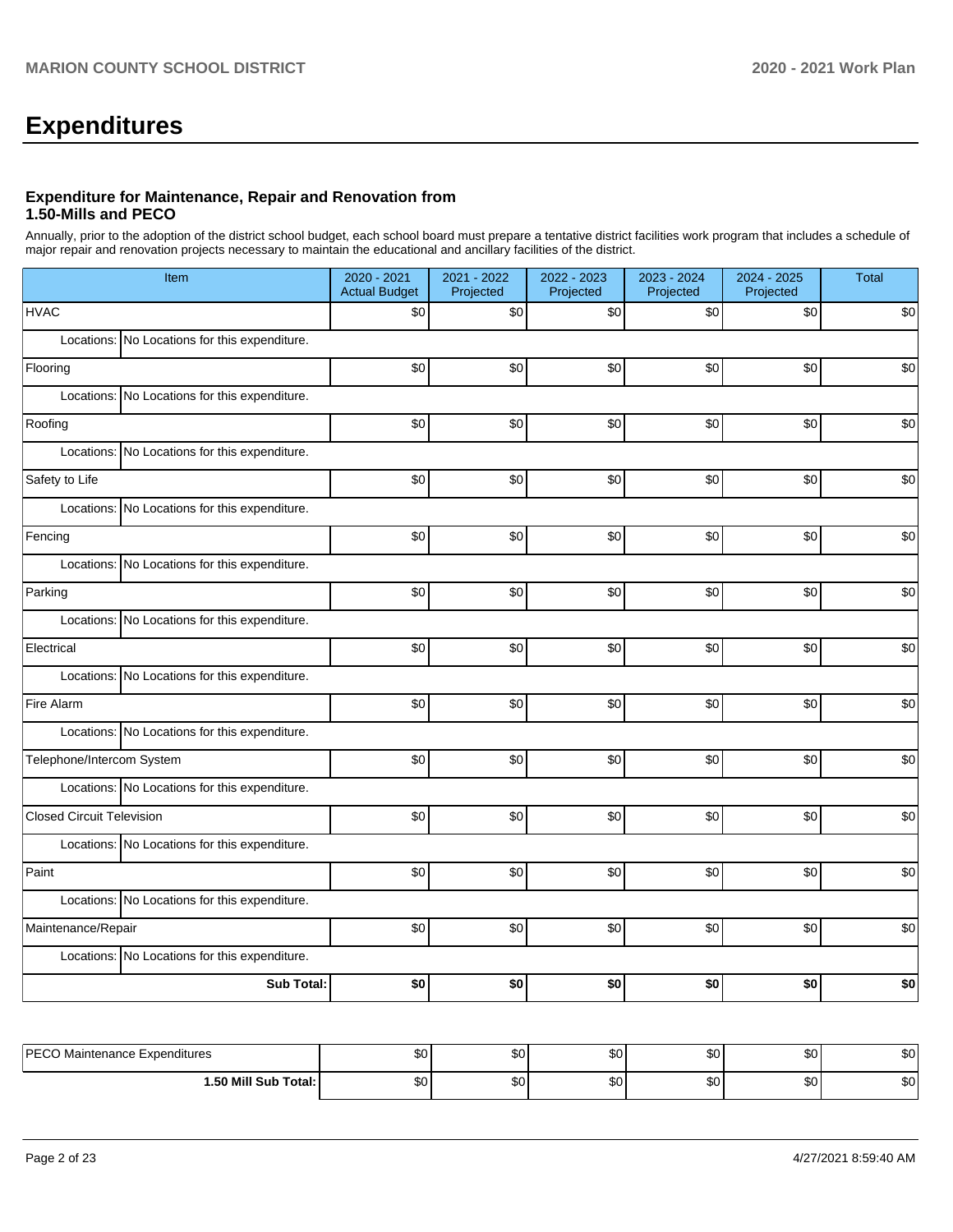No items have been specified.

| .<br>ı otal<br>. | . .<br>⊸o∪∴ | SO. | . .<br>- | SO. | 50 | 50. |
|------------------|-------------|-----|----------|-----|----|-----|
|                  |             |     |          |     |    |     |

### **Local 1.50 Mill Expenditure For Maintenance, Repair and Renovation**

Anticipated expenditures expected from local funding sources over the years covered by the current work plan.

| Item                                                         | 2020 - 2021<br><b>Actual Budget</b> | 2021 - 2022<br>Projected | 2022 - 2023<br>Projected | 2023 - 2024<br>Projected | 2024 - 2025<br>Projected | <b>Total</b>  |
|--------------------------------------------------------------|-------------------------------------|--------------------------|--------------------------|--------------------------|--------------------------|---------------|
| Remaining Maint and Repair from 1.5 Mills                    | \$0                                 | \$0                      | \$0                      | \$0                      | \$0                      | \$0           |
| Maintenance/Repair Salaries                                  | \$0                                 | \$0                      | \$0                      | \$0                      | \$0                      | \$0           |
| <b>School Bus Purchases</b>                                  | \$636,071                           | \$636,071                | \$636,071                | \$636,071                | \$636,071                | \$3,180,355   |
| <b>Other Vehicle Purchases</b>                               | \$934,400                           | \$0                      | \$0                      | \$0                      | \$0                      | \$934,400     |
| <b>Capital Outlay Equipment</b>                              | \$0                                 | \$0                      | \$0                      | \$0                      | \$0                      | \$0           |
| Rent/Lease Payments                                          | \$0                                 | \$0                      | \$0                      | \$0                      | \$0                      | \$0           |
| <b>COP Debt Service</b>                                      | \$13,565,978                        | \$13,563,745             | \$13,563,130             | \$9,995,864              | \$9,996,296              | \$60,685,013  |
| Rent/Lease Relocatables                                      | \$0                                 | \$0                      | \$0                      | \$0                      | \$0                      | \$0           |
| <b>Environmental Problems</b>                                | \$0                                 | \$0                      | \$0                      | \$0                      | \$0                      | \$0           |
| s.1011.14 Debt Service                                       | \$0                                 | \$0                      | \$0                      | \$0                      | \$0                      | \$0           |
| <b>Special Facilities Construction Account</b>               | \$0                                 | \$0                      | \$0                      | \$0                      | \$0                      | \$0           |
| Premiums for Property Casualty Insurance - 1011.71<br>(4a,b) | \$1,543,701                         | \$1,543,701              | \$1,543,701              | \$1,543,701              | \$1,543,701              | \$7,718,505   |
| Qualified School Construction Bonds (QSCB)                   | \$0                                 | \$0                      | \$0                      | \$0                      | \$0                      | \$0           |
| Qualified Zone Academy Bonds (QZAB)                          | \$0                                 | \$0                      | \$0                      | \$0                      | \$0                      | \$0           |
| Minor Maintenance/Repair                                     | \$4,500,000                         | \$4,500,000              | \$4,500,000              | \$4,500,000              | \$4,500,000              | \$22,500,000  |
| <b>Previous Year Vehicles</b>                                | \$111,391                           | \$0                      | \$0                      | \$0                      | \$0                      | \$111,391     |
| MTI Debt Proposal                                            | \$962,000                           | \$1,008,062              | \$1,008,061              | \$1,008,061              | \$1,008,061              | \$4,994,245   |
| <b>Local Expenditure Totals:</b>                             | \$22,253,541                        | \$21,251,579             | \$21,250,963             | \$17,683,697             | \$17,684,129             | \$100,123,909 |

# **Revenue**

### **1.50 Mill Revenue Source**

Schedule of Estimated Capital Outlay Revenue from each currently approved source which is estimated to be available for expenditures on the projects included in the tentative district facilities work program. All amounts are NET after considering carryover balances, interest earned, new COP's, 1011.14 and 1011.15 loans, etc. Districts cannot use 1.5-Mill funds for salaries except for those explicitly associated with maintenance/repair projects. (1011.71 (5), F.S.)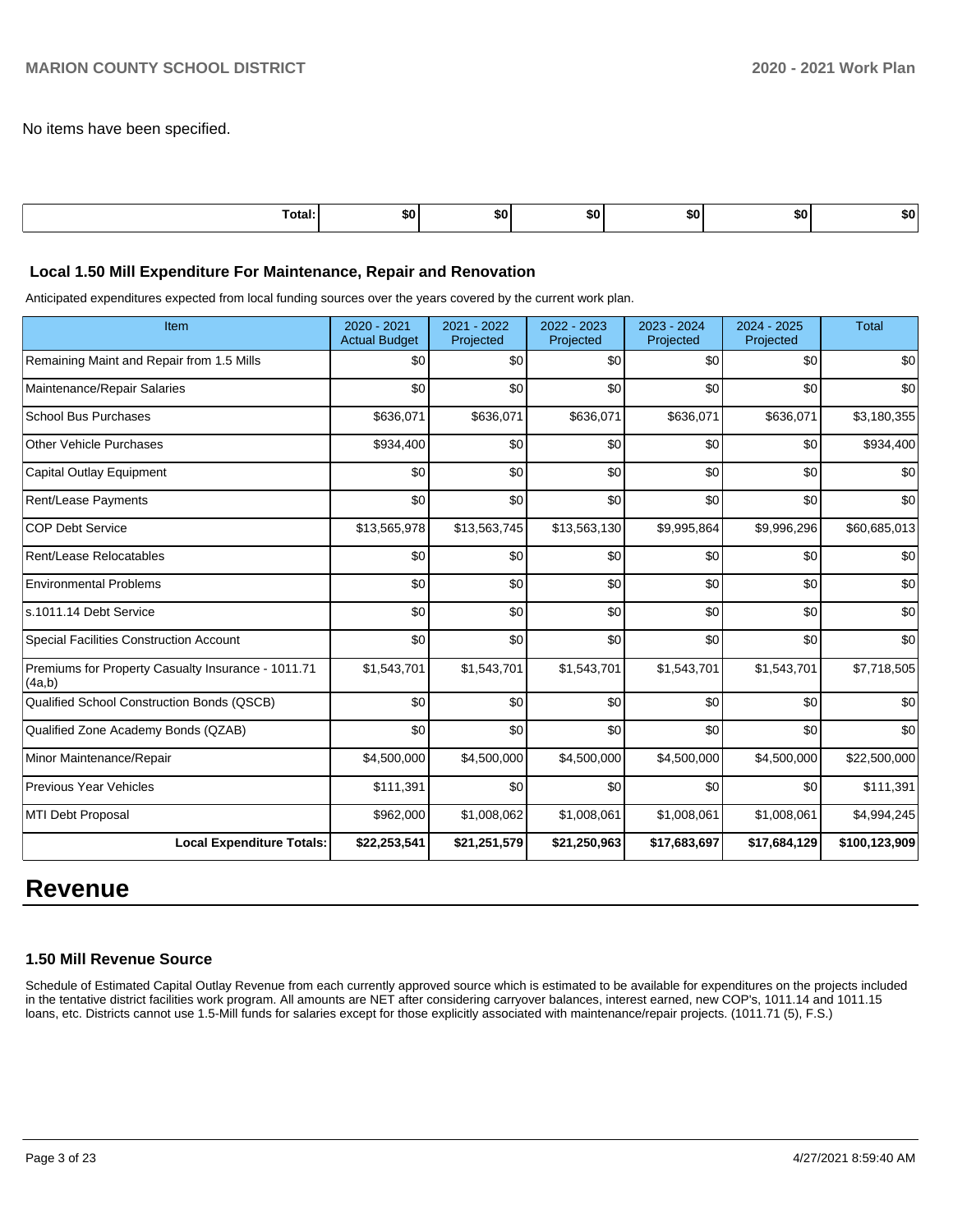| <b>Item</b>                                                                       | Fund | $2020 - 2021$<br><b>Actual Value</b> | $2021 - 2022$<br>Projected | $2022 - 2023$<br>Projected | $2023 - 2024$<br>Projected | $2024 - 2025$<br>Projected | Total             |
|-----------------------------------------------------------------------------------|------|--------------------------------------|----------------------------|----------------------------|----------------------------|----------------------------|-------------------|
| $(1)$ Non-exempt property<br>lassessed valuation                                  |      | \$22,606,874,800                     | \$23,059,012,229           | \$23,520,192,429           | \$23,990,596,340           | \$24,470,408,600           | \$117,647,084,398 |
| (2) The Millage projected for<br>discretionary capital outlay per<br>ls.1011.71   |      | 1.50                                 | 1.50                       | 1.50                       | 1.50                       | 1.50                       |                   |
| (3) Full value of the 1.50-Mill<br>discretionary capital outlay per<br>ls.1011.71 |      | \$37,979,550                         | \$38,739,141               | \$39,513,923               | \$40,304,202               | \$41,110,286               | \$197,647,102     |
| $(4)$ Value of the portion of the 1.50<br>-Mill ACTUALLY levied                   | 370I | \$32,553,900                         | \$33,204,978               | \$33,869,077               | \$34,546,459               | \$35,237,388               | \$169,411,802     |
| $(5)$ Difference of lines $(3)$ and $(4)$                                         |      | \$5,425,650                          | \$5,534,163                | \$5,644,846                | \$5,757,743                | \$5,872,898                | \$28,235,300      |

### **PECO Revenue Source**

The figure in the row designated "PECO Maintenance" will be subtracted from funds available for new construction because PECO maintenance dollars cannot be used for new construction.

| Item                                 | Fund | $2020 - 2021$<br><b>Actual Budget</b> | 2021 - 2022<br>Projected | 2022 - 2023<br>Projected | 2023 - 2024<br>Projected | 2024 - 2025<br>Projected | Total            |
|--------------------------------------|------|---------------------------------------|--------------------------|--------------------------|--------------------------|--------------------------|------------------|
| <b>PECO New Construction</b>         | 340  | \$0                                   | \$0 <sub>1</sub>         | \$0                      | \$0 <sub>0</sub>         | \$0 <sub>1</sub>         | \$0 <sub>1</sub> |
| <b>PECO Maintenance Expenditures</b> |      | ا 30                                  | \$٥Ι                     | \$0                      | \$0 <sub>1</sub>         | \$0                      | \$0              |
|                                      |      | \$0                                   | \$0                      | \$0                      | \$0                      | \$0                      | \$0              |

## **CO & DS Revenue Source**

Revenue from Capital Outlay and Debt Service funds.

| Item                                      | Fund | $2020 - 2021$<br><b>Actual Budget</b> | 2021 - 2022<br>Projected | 2022 - 2023<br>Projected | $2023 - 2024$<br>Projected | $2024 - 2025$<br>Projected | Total       |
|-------------------------------------------|------|---------------------------------------|--------------------------|--------------------------|----------------------------|----------------------------|-------------|
| ICO & DS Cash Flow-through<br>Distributed | 360  | \$1,368,189                           | \$1,368,189              | \$1,368,189              | \$1,368,189                | \$1,368,189                | \$6,840,945 |
| ICO & DS Interest on<br>Undistributed CO  | 360  | \$47.319                              | \$47.319                 | \$47.319                 | \$47.319                   | \$47.319                   | \$236,595   |
|                                           |      | \$1.415,508                           | \$1,415,508              | \$1,415,508              | \$1,415,508                | \$1.415.508                | \$7,077,540 |

### **Fair Share Revenue Source**

Nothing reported for this section. All legally binding commitments for proportionate fair-share mitigation for impacts on public school facilities must be included in the 5-year district work program.

### **Sales Surtax Referendum**

Specific information about any referendum for a 1-cent or ½-cent surtax referendum during the previous year.

**Did the school district hold a surtax referendum during the past fiscal year 2019 - 2020?**

No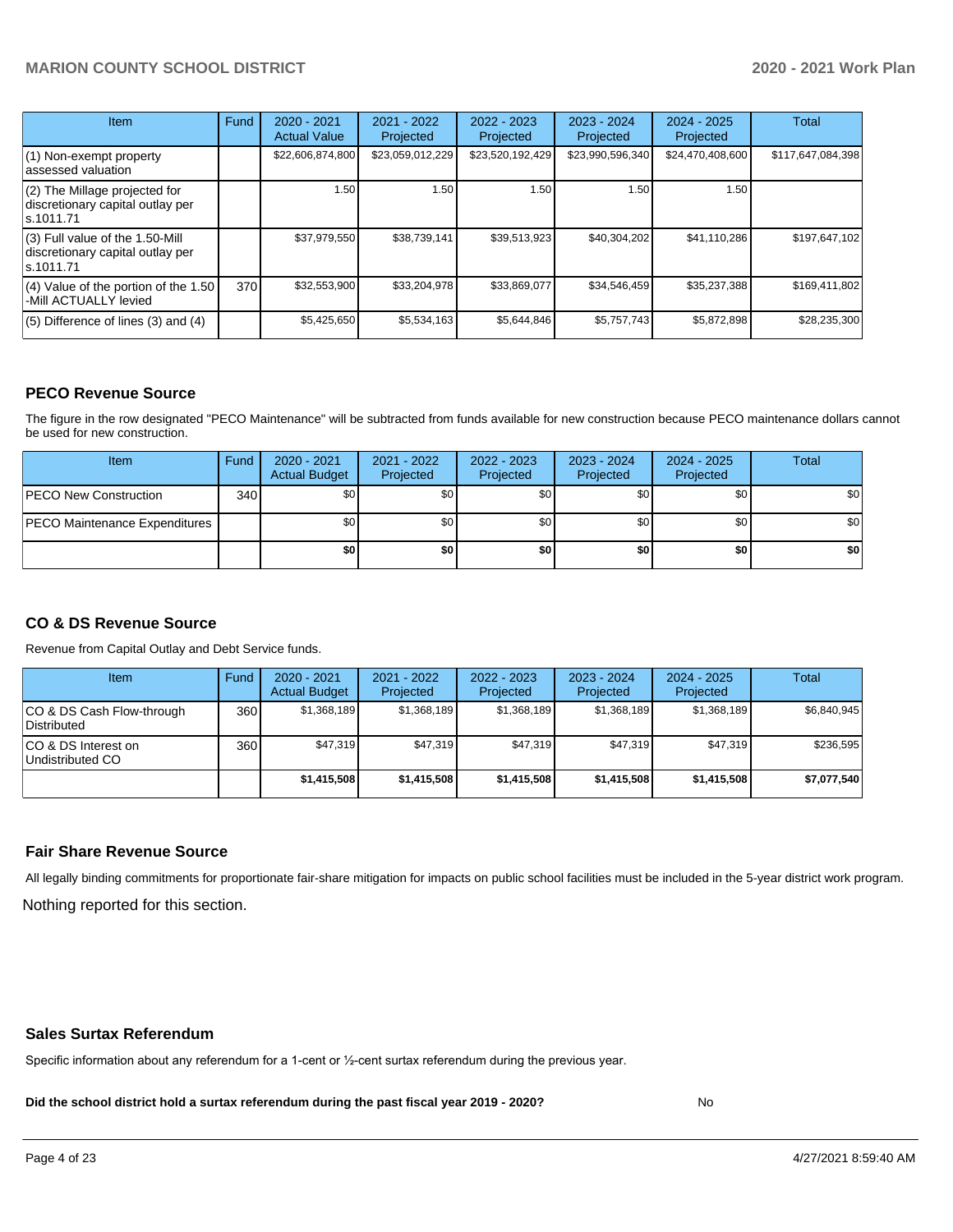# **Additional Revenue Source**

Any additional revenue sources

| Item                                                                                                                      | 2020 - 2021<br><b>Actual Value</b> | 2021 - 2022<br>Projected | 2022 - 2023<br>Projected | 2023 - 2024<br>Projected | 2024 - 2025<br>Projected | <b>Total</b>  |
|---------------------------------------------------------------------------------------------------------------------------|------------------------------------|--------------------------|--------------------------|--------------------------|--------------------------|---------------|
| Proceeds from a s.1011.14/15 F.S. Loans                                                                                   | \$0                                | \$0                      | \$0                      | \$0                      | \$0                      | \$0           |
| District Bonds - Voted local bond<br>referendum proceeds per s.9, Art VII<br><b>State Constitution</b>                    | \$0                                | \$0                      | \$0                      | \$0                      | \$0                      | \$0           |
| Proceeds from Special Act Bonds                                                                                           | \$0                                | \$0                      | \$0                      | \$0                      | \$0                      | \$0           |
| Estimated Revenue from CO & DS Bond<br>Sale                                                                               | \$0                                | \$0                      | \$0                      | \$0                      | \$0                      | \$0           |
| Proceeds from Voted Capital<br>Improvements millage                                                                       | \$0                                | \$0                      | \$0                      | \$0                      | \$0                      | \$0           |
| Other Revenue for Other Capital Projects                                                                                  | \$0                                | \$0                      | \$0                      | \$0                      | \$0                      | \$0           |
| Proceeds from 1/2 cent sales surtax<br>authorized by school board                                                         | \$0                                | \$0                      | \$0                      | \$0                      | \$0                      | \$0           |
| Proceeds from local governmental<br>infrastructure sales surtax                                                           | \$0                                | \$0                      | \$0                      | \$0                      | \$0                      | \$0           |
| Proceeds from Certificates of<br>Participation (COP's) Sale                                                               | \$0                                | \$0                      | \$0                      | \$0                      | \$0                      | \$0           |
| Classrooms First Bond proceeds amount<br>authorized in FY 1997-98                                                         | \$0                                | \$0                      | \$0                      | \$0                      | \$0                      | \$0           |
| <b>Classrooms for Kids</b>                                                                                                | \$0                                | \$0                      | \$0                      | \$0                      | \$0                      | \$0           |
| <b>District Equity Recognition</b>                                                                                        | \$0                                | \$0                      | \$0                      | \$0                      | \$0                      | \$0           |
| <b>Federal Grants</b>                                                                                                     | \$0                                | \$0                      | \$0                      | \$0                      | \$0                      | \$0           |
| Proportionate share mitigation (actual<br>cash revenue only, not in kind donations)                                       | \$0                                | \$0                      | \$0                      | \$0                      | \$0                      | \$0           |
| Impact fees received                                                                                                      | \$0                                | \$0                      | \$0                      | \$0                      | \$0                      | \$0           |
| Private donations                                                                                                         | \$0                                | \$0                      | \$0                      | \$0                      | \$0                      | \$0           |
| Grants from local governments or not-for-<br>profit organizations                                                         | \$0                                | \$0                      | \$0                      | \$0                      | \$0                      | \$0           |
| Interest, Including Profit On Investment                                                                                  | \$0                                | \$0                      | \$0                      | \$0                      | \$0                      | \$0           |
| Revenue from Bonds pledging proceeds<br>from 1 cent or 1/2 cent Sales Surtax                                              | \$0                                | \$0                      | \$0                      | \$0                      | \$0                      | \$0           |
| <b>Total Fund Balance Carried Forward</b>                                                                                 | \$30,451,572                       | \$0                      | \$0                      | \$0                      | \$0                      | \$30,451,572  |
| General Capital Outlay Obligated Fund<br><b>Balance Carried Forward From Total</b><br><b>Fund Balance Carried Forward</b> | (\$4,342,451)                      | \$0                      | \$0                      | \$0                      | \$0                      | (\$4,342,451) |
| Special Facilities Construction Account                                                                                   | \$0                                | \$0                      | \$0                      | \$0                      | \$0                      | \$0           |
| One Cent - 1/2 Cent Sales Surtax Debt<br>Service From Total Fund Balance Carried<br>Forward                               | \$0                                | \$0                      | \$0                      | \$0                      | \$0                      | \$0           |
| Capital Outlay Projects Funds Balance<br>Carried Forward From Total Fund<br><b>Balance Carried Forward</b>                | \$0                                | \$0                      | \$0                      | \$0                      | \$0                      | \$0           |
| <b>Subtotal</b>                                                                                                           | \$26,109,121                       | \$0                      | \$0                      | \$0                      | \$0                      | \$26,109,121  |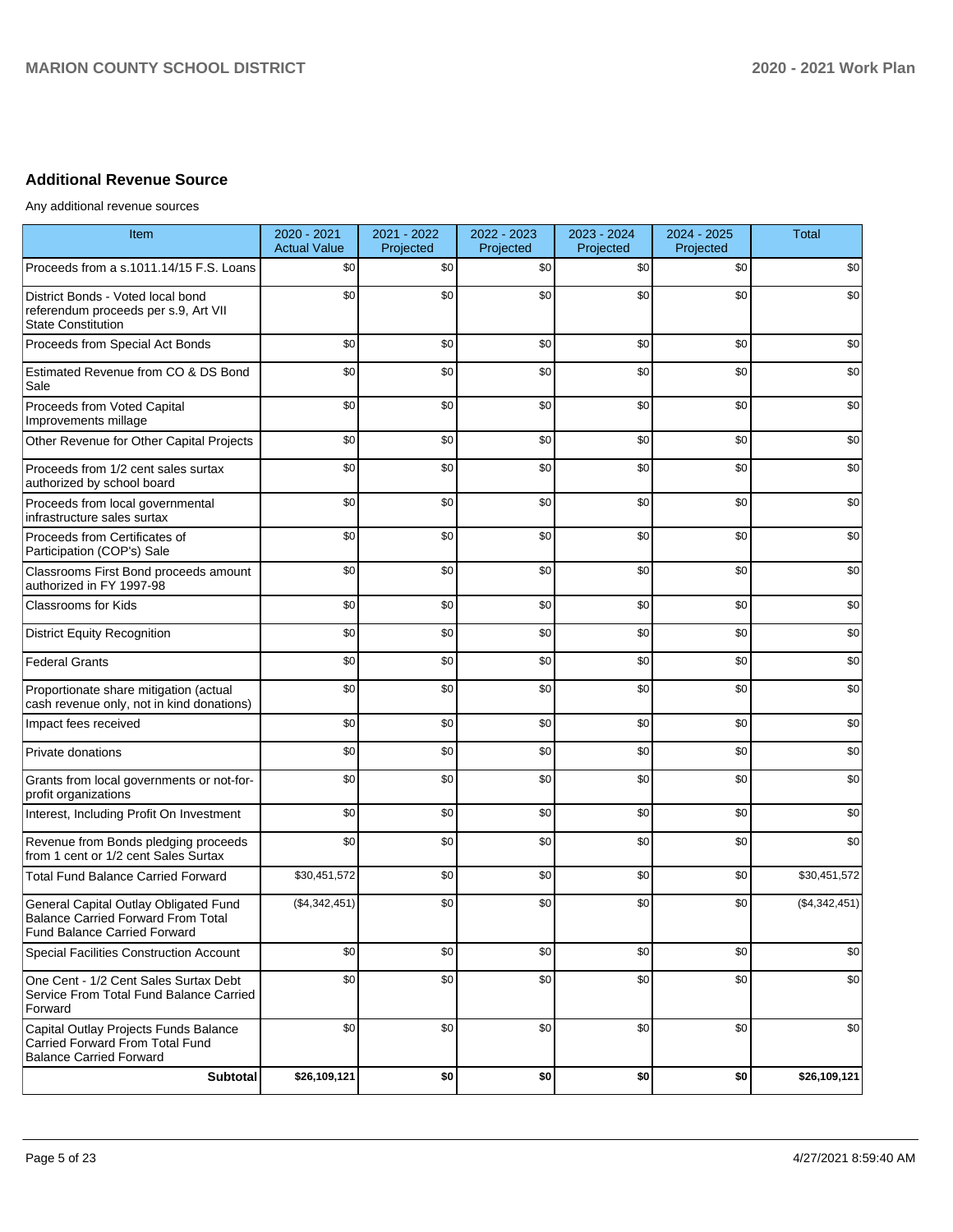# **Total Revenue Summary**

| Item Name                                                         | $2020 - 2021$<br><b>Budget</b> | $2021 - 2022$<br>Projected | $2022 - 2023$<br>Projected | $2023 - 2024$<br>Projected | $2024 - 2025$<br>Projected | <b>Five Year Total</b> |
|-------------------------------------------------------------------|--------------------------------|----------------------------|----------------------------|----------------------------|----------------------------|------------------------|
| Local 1.5 Mill Discretionary Capital Outlay<br>Revenue            | \$32,553,900                   | \$33,204,978               | \$33,869,077               | \$34,546,459               | \$35,237,388               | \$169,411,802          |
| <b>PECO</b> and 1.5 Mill Maint and Other 1.5<br>Mill Expenditures | $(\$22, 253, 541)$             | (\$21, 251, 579)           | (\$21,250,963)             | (\$17,683,697)             | (S17,684,129)              | (\$100, 123, 909)      |
| <b>IPECO Maintenance Revenue</b>                                  | \$0                            | \$0                        | \$0                        | \$0                        | \$0                        | \$0                    |
| <b>Available 1.50 Mill for New</b><br><b>Construction</b>         | \$10,300,359                   | \$11.953.399               | \$12,618,114               | \$16,862,762               | \$17,553,259               | \$69,287,893           |

| <b>Item Name</b>                      | $2020 - 2021$<br><b>Budget</b> | 2021 - 2022<br>Projected | 2022 - 2023<br>Projected | 2023 - 2024<br>Projected | $2024 - 2025$<br>Projected | <b>Five Year Total</b> |
|---------------------------------------|--------------------------------|--------------------------|--------------------------|--------------------------|----------------------------|------------------------|
| ICO & DS Revenue                      | \$1,415,508                    | \$1,415,508              | \$1,415,508              | \$1,415,508              | \$1,415,508                | \$7,077,540            |
| <b>IPECO New Construction Revenue</b> | \$0                            | \$0 <sub>1</sub>         | \$0                      | \$0                      | \$0                        | \$0                    |
| Other/Additional Revenue              | \$26,109,121                   | \$0 <sub>1</sub>         | \$0                      | \$0                      | \$0                        | \$26,109,121           |
| <b>Total Additional Revenuel</b>      | \$27,524,629                   | \$1,415,508              | \$1,415,508              | \$1,415,508              | \$1,415,508                | \$33,186,661           |
| Total Available Revenue               | \$37,824,988                   | \$13,368,907             | \$14,033,622             | \$18,278,270             | \$18,968,767               | \$102,474,554          |

# **Project Schedules**

## **Capacity Project Schedules**

A schedule of capital outlay projects necessary to ensure the availability of satisfactory classrooms for the projected student enrollment in K-12 programs.

Nothing reported for this section.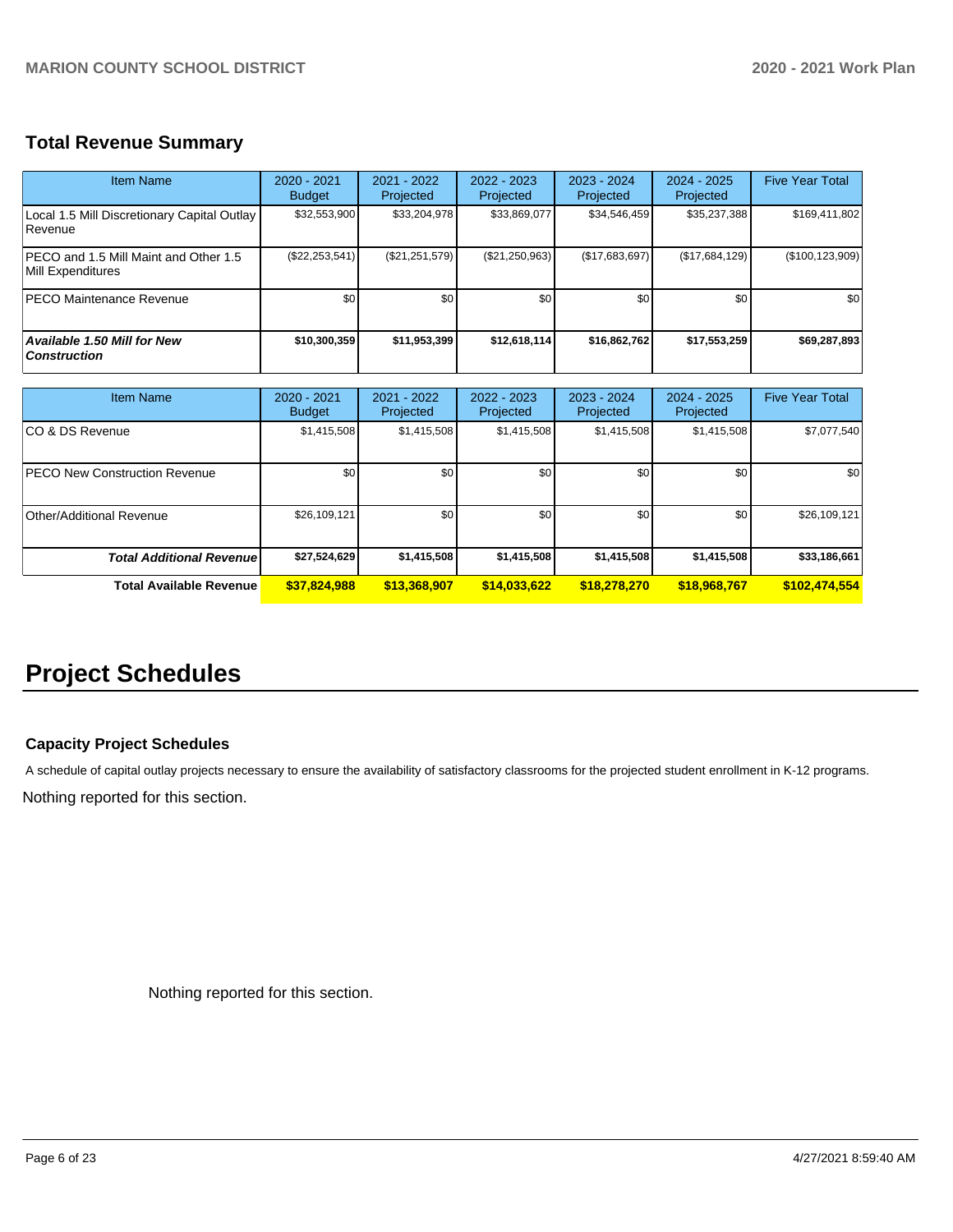# **Other Project Schedules**

Major renovations, remodeling, and additions of capital outlay projects that do not add capacity to schools.

| <b>Project Description</b>                                            | Location                                            | 2020 - 2021<br><b>Actual Budget</b> | 2021 - 2022<br>Projected | 2022 - 2023<br>Projected | 2023 - 2024<br>Projected | 2024 - 2025<br>Projected | Total           | Funded |
|-----------------------------------------------------------------------|-----------------------------------------------------|-------------------------------------|--------------------------|--------------------------|--------------------------|--------------------------|-----------------|--------|
| District - Wide Covered<br>Walkways                                   | Location not specified                              | \$300,000                           | \$0                      | \$0                      | \$0                      | \$0                      | \$300,000 No    |        |
| Permanent Classroom Wall<br>Installation                              | <b>EAST MARION</b><br><b>ELEMENTARY</b>             | \$0                                 | \$0                      | \$0                      | \$0                      | \$5,000,000              | \$5,000,000 Yes |        |
| <b>Expand Parking</b>                                                 | <b>MAPLEWOOD</b><br>ELEMENTARY                      | \$0                                 | \$120,000                | \$0                      | \$0                      | \$0                      | \$120,000 No    |        |
| Renovate Bldgs. 1, 3-6, 8                                             | <b>OAKCREST</b><br><b>ELEMENTARY</b>                | \$0                                 | \$0                      | \$0                      | \$2,450,000              | \$0                      | \$2,450,000 No  |        |
| <b>District Wide Educational</b><br>Facilities Security Grant 2020    | Location not specified                              | \$533,569                           | \$0                      | \$0                      | \$0                      | \$0                      | \$533,569 Yes   |        |
| HVAC Upgrades Bldgs. 1-8                                              | <b>BELLEVIEW MIDDLE</b>                             | \$475,672                           | \$6,750,000              | \$0                      | \$0                      | \$0                      | \$7,225,672 No  |        |
| <b>HVAC Upgrades</b>                                                  | <b>BELLEVIEW SENIOR</b><br>HIGH                     | \$0                                 | \$0                      | \$0                      | \$8,571,758              | \$0                      | \$8,571,758 No  |        |
| <b>HVAC Upgrades</b>                                                  | <b>COLLEGE PARK</b><br><b>ELEMENTARY</b>            | \$0                                 | \$0                      | \$0                      | \$2,950,000              | \$0                      | \$2,950,000 No  |        |
| Re-roof Main Bldg (shingles)                                          | <b>MARION</b><br>SUPERINTENDENT'S<br><b>OFFICE</b>  | \$191,054                           | \$0                      | \$0                      | \$0                      | \$0                      | \$191,054 Yes   |        |
| <b>HVAC Upgrades</b>                                                  | <b>DUNNELLON</b><br><b>ELEMENTARY</b>               | \$0                                 | \$0                      | \$1,929,900              | \$1,030,308              | \$0                      | \$2,960,208 Yes |        |
| <b>HVAC Upgrades to Chilled</b><br>Water System & Electric<br>Service | <b>MARION TECHNICAL</b><br><b>INSTITUTE</b>         | \$4,650,000                         | \$0                      | \$0                      | \$0                      | \$0                      | \$4,650,000 Yes |        |
| <b>HVAC Upgrades</b>                                                  | REDDICK-COLLIER<br><b>ELEMENTARY</b>                | \$0                                 | \$0                      | \$0                      | \$2,650,000              | \$0                      | \$2,650,000 No  |        |
| Renovate Bldg 1, Improve<br>Infrastructure & Life Safety              | <b>MARION TECHNICAL</b><br>COLLEGE                  | \$6,425,000                         | \$0                      | \$0                      | \$0                      | \$0                      | \$6,425,000 No  |        |
| <b>HVAC Upgrades</b>                                                  | <b>MAPLEWOOD</b><br><b>ELEMENTARY</b>               | \$0                                 | \$0                      | \$3,150,000              | \$0                      | \$0                      | \$3,150,000 No  |        |
| New Music & Art, Resc Rms,<br><b>Minor Renovations</b>                | <b>EIGHTH STREET</b><br><b>ELEMENTARY</b>           | \$0                                 | \$0                      | \$2,650,347              | \$0                      | \$0                      | \$2,650,347 Yes |        |
| Renovate School, Covered<br>Play Area                                 | <b>EMERALD SHORES</b><br><b>ELEMENTARY</b>          | \$0                                 | \$4,114,641              | \$0                      | \$0                      | \$0                      | \$4,114,641 No  |        |
| Renovate Bldgs. 1-2 and 12                                            | <b>HILLCREST</b><br><b>EXCEPTIONAL ED</b><br>CENTER | \$0                                 | \$0                      | \$0                      | \$2,208,523              | \$0                      | \$2,208,523 Yes |        |
| <b>Covered Dining</b>                                                 | <b>NORTH MARION</b><br><b>SENIOR HIGH</b>           | \$400,000                           | \$0                      | \$0                      | \$0                      | \$0                      | \$400,000 No    |        |
| Covered Play Area                                                     | WARD-HIGHLANDS<br><b>ELEMENTARY</b>                 | \$0                                 | \$500,000                | $\$0$                    | \$0                      | \$0                      | \$500,000 No    |        |
| HVAC Upgrades Bldgs 16-18                                             | <b>HOWARD MIDDLE</b>                                | \$0                                 | \$2,125,630              | \$0                      | \$0                      | \$0                      | \$2,125,630 Yes |        |
| Renovate Bldgs. 1 & 2                                                 | <b>NORTH MARION</b><br><b>MIDDLE</b>                | \$0                                 | \$0                      | \$0                      | \$11,170,216             | \$0                      | \$11,170,216 No |        |
| <b>HVAC Upgrades</b>                                                  | PHOENIX CENTER                                      | \$337,500                           | \$0                      | \$0                      | \$0                      | \$0                      | \$337,500 No    |        |
| <b>District Wide Drop Ceilings</b>                                    | Location not specified                              | \$100,000                           | \$0                      | \$25,000                 | \$0                      | \$0                      | \$125,000 No    |        |
| District Wide EMS Controls,<br>Repairs/Upgrades                       | Location not specified                              | \$0                                 | \$60,000                 | \$35,000                 | \$100,000                | \$0                      | \$195,000 No    |        |
| <b>District Wide Bath Partitions</b>                                  | Location not specified                              | \$15,000                            | \$0                      | \$0                      | \$0                      | \$0                      | \$15,000 No     |        |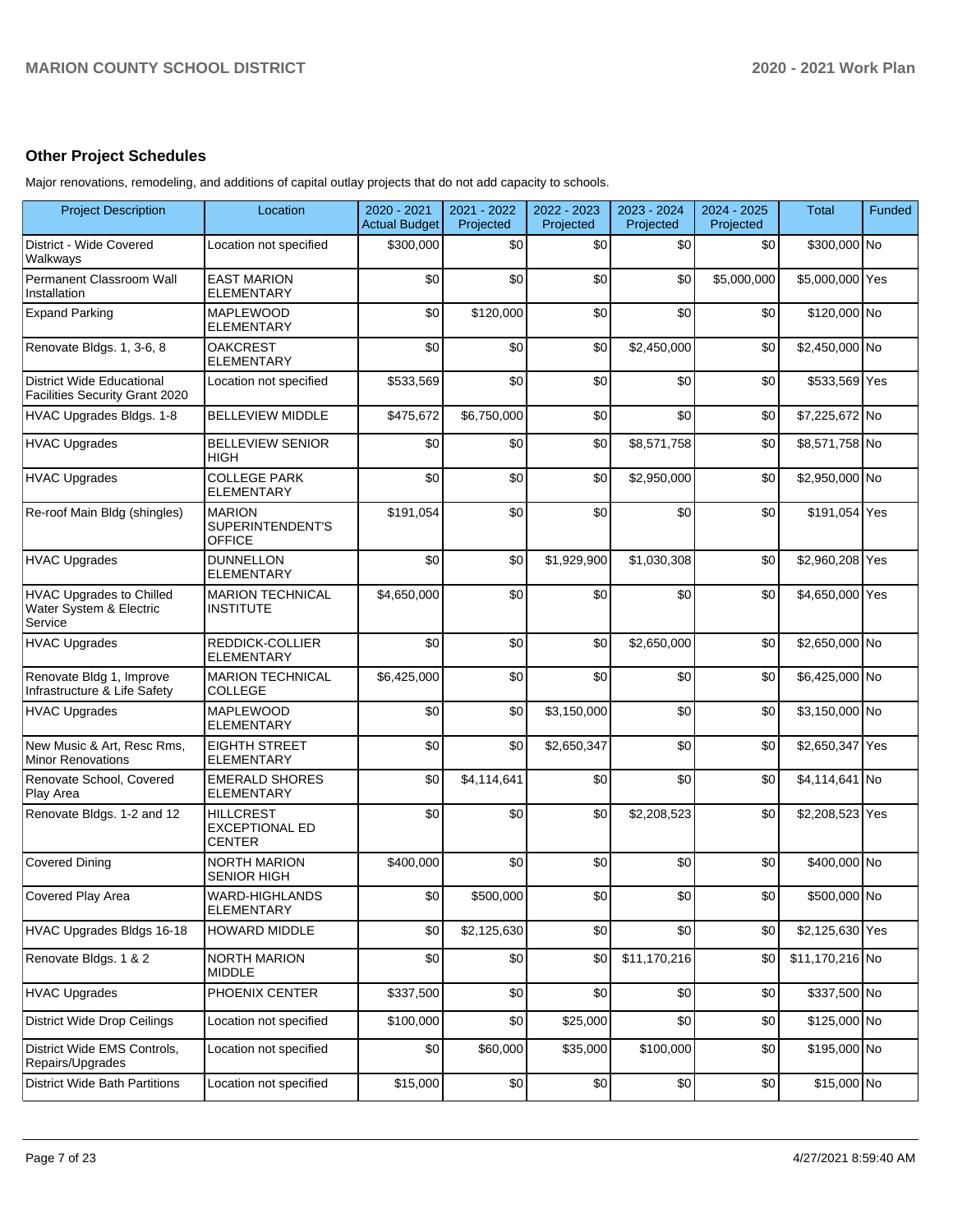| District Wide Door/Hardware<br>Replacement                                                                                | Location not specified                                     | \$50,000    | \$25,000    | \$45,000    | \$0          | \$0 | \$120,000 No    |  |
|---------------------------------------------------------------------------------------------------------------------------|------------------------------------------------------------|-------------|-------------|-------------|--------------|-----|-----------------|--|
| New Cafeteria, Remodel Old<br>Cafeteria and Kitchen to other<br>uses                                                      | <b>NORTH MARION</b><br><b>SENIOR HIGH</b>                  | \$5,601,168 | \$0         | \$0         | \$0          | \$0 | \$5,601,168 Yes |  |
| Re-roof Buildings 1, 8, 14-16                                                                                             | <b>VANGUARD SENIOR</b><br>HIGH                             | \$0         | \$0         | \$0         | \$1,000,000  | \$0 | \$1,000,000 Yes |  |
| Re-roof Bldgs. 1-6                                                                                                        | <b>BOOSTER STADIUM</b>                                     | \$75,000    | \$0         | \$0         | \$0          | \$0 | \$75,000 No     |  |
| Replace Metal Roof Maint)                                                                                                 | CENTRAL WAREHOUSE                                          | \$508,350   | \$0         | \$0         | \$0          | \$0 | \$508,350 Yes   |  |
| District Wide Lighting Upgrades                                                                                           | Location not specified                                     | \$300,000   | \$300,000   | \$300,000   | \$300,000    | \$0 | \$1,200,000 No  |  |
| <b>HVAC Upgrades</b>                                                                                                      | <b>GREENWAY</b><br><b>ELEMENTARY</b>                       | \$0         | \$0         | \$3,450,000 | \$0          | \$0 | \$3,450,000 No  |  |
| Re-finish Pool and Upgrade<br>Pool Lighting                                                                               | <b>HILLCREST</b><br><b>EXCEPTIONAL ED</b><br><b>CENTER</b> | \$28,653    | \$0         | \$0         | \$0          | \$0 | \$28,653 Yes    |  |
| Replace Windows Buildings 1,<br>8, 18                                                                                     | NORTH MARION<br><b>SENIOR HIGH</b>                         | \$0         | \$0         | \$0         | \$385,000    | \$0 | \$385,000 Yes   |  |
| Re-finish Metal Roof Coating                                                                                              | ROMEO ELEMENTARY                                           | \$0         | \$625,000   | \$0         | \$0          | \$0 | \$625,000 No    |  |
| Covered Play Area                                                                                                         | SPARR ELEMENTARY                                           | \$0         | \$325,000   | \$0         | \$0          | \$0 | \$325,000 No    |  |
| District Wide Add HVAC in<br>Middle School and Elementary<br>Gymnasiums (BMS, FKMS,<br>HMS, LWMS, NMMS, OMS,<br>BSE, FES) | Location not specified                                     | \$0         | \$3,000,000 | \$0         | \$0          | \$0 | \$3,000,000 No  |  |
| Expand Cafeteria/Multi-purpose                                                                                            | <b>DUNNELLON SENIOR</b><br>HIGH                            | \$0         | \$4,235,000 | \$0         | \$0          | \$0 | \$4,235,000 No  |  |
| Renovate Bldgs. 1-3, 5                                                                                                    | <b>SUPPORT SERVICES</b><br><b>CENTER</b>                   | \$0         | \$0         | \$4,650,000 | \$0          | \$0 | \$4,650,000 No  |  |
| New Dining Facility, Covered<br>Dining, Custodial Receiving                                                               | OSCEOLA MIDDLE                                             | \$3,423,891 | \$0         | \$0         | \$0          | \$0 | \$3,423,891 Yes |  |
| Renovate Bldgs. 1, 6, New<br>Resource Rooms (4), ESE-FT                                                                   | <b>WYOMINA PARK</b><br><b>ELEMENTARY</b>                   | \$6,339,502 | \$0         | \$2,961,818 | \$0          | \$0 | \$9,301,320 No  |  |
| <b>Construct Covered Play Area</b>                                                                                        | <b>COLLEGE PARK</b><br><b>ELEMENTARY</b>                   | \$275,000   | \$0         | \$0         | \$0          | \$0 | \$275,000 No    |  |
| Renovate All Buildings                                                                                                    | <b>MARION</b><br>SUPERINTENDENT'S<br><b>OFFICE</b>         | \$0         | \$3,480,000 | \$0         | \$0          | \$0 | \$3,480,000 No  |  |
| <b>Construct Covered Play Area</b>                                                                                        | DR N H JONES<br><b>ELEMENTARY</b>                          | \$0         | \$0         | \$325,000   | \$0          | \$0 | \$325,000 No    |  |
| Renovate Bldgs. 1-3                                                                                                       | FINANCE/PERSONNEL/I<br>TV                                  | \$0         | \$0         | \$0         | \$2,212,000  | \$0 | \$2,212,000 No  |  |
| New Dining/Multi-Purpose<br>Facility, Convert Old Dining to<br><b>ESE</b> Rooms                                           | FORT KING MIDDLE                                           | \$0         | \$0         | \$5,111,000 | \$0          | \$0 | \$5,111,000 No  |  |
| Covered Play Area                                                                                                         | FORT MCCOY SCHOOL                                          | \$300,000   | \$0         | \$0         | \$0          | \$0 | \$300,000 No    |  |
| Covered Play Area                                                                                                         | <b>HARBOUR VIEW</b><br><b>ELEMENTARY</b>                   | \$300,000   | \$0         | \$0         | \$0          | \$0 | \$300,000 No    |  |
| Renovate Bldgs. 1-3                                                                                                       | <b>HOWARD ACADEMY</b>                                      | \$2,785,000 | \$0         | \$0         | \$0          | \$0 | \$2,785,000 No  |  |
| Renovate Bldgs. 14-16                                                                                                     | <b>HOWARD MIDDLE</b>                                       | \$0         | \$0         | \$3,578,872 | \$0          | \$0 | \$3,578,872 No  |  |
| Covered Play Area                                                                                                         | <b>OAKCREST</b><br><b>ELEMENTARY</b>                       | \$0         | \$0         | \$0         | \$632,939    | \$0 | \$632,939 No    |  |
| Renovate Bldgs. 1-7                                                                                                       | OSCEOLA MIDDLE                                             | \$0         | \$0         | \$0         | \$10,273,000 | \$0 | \$10,273,000 No |  |
| Renovate Bldgs. 1-2                                                                                                       | STANTON-WEIRSDALE<br><b>ELEMENTARY</b>                     | \$2,609,331 | \$0         | \$0         | \$0          | \$0 | \$2,609,331 No  |  |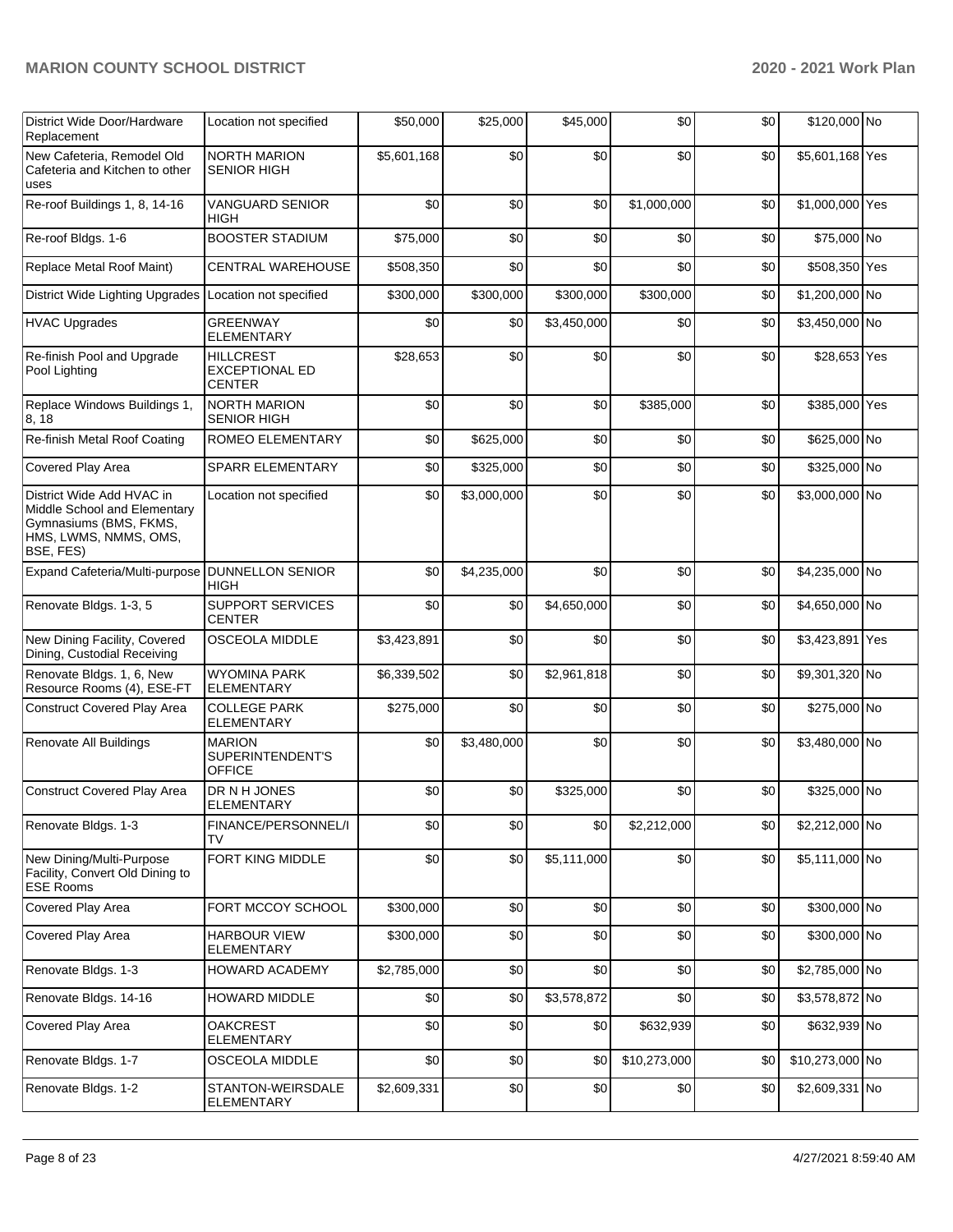| Covered Play Area                                                                | <b>SUNRISE ELEMENTARY</b>                                  | \$0         | \$500,000   | \$0          | \$0         | \$0      | \$500,000 No    |  |
|----------------------------------------------------------------------------------|------------------------------------------------------------|-------------|-------------|--------------|-------------|----------|-----------------|--|
| Renovate Bldg. 1                                                                 | <b>THELMA PARKER</b><br>CENTER                             | \$0         | \$0         | \$2,300,000  | \$0         | \$0      | \$2,300,000 No  |  |
| Liberty Middle - Enlarge fuel<br>tanks                                           | <b>NORTHWEST</b><br><b>TRANSPORTATION</b><br><b>CENTER</b> | \$395,000   | \$355,000   | \$0          | \$0         | \$0      | \$750,000 Yes   |  |
| Develop Adjacent Property for<br><b>Physical Education</b>                       | <b>VANGUARD SENIOR</b><br>HIGH                             | \$2,750,000 | \$0         | \$0          | \$0         | \$0      | \$2,750,000 No  |  |
| Re-roof Building 6B Kitchen                                                      | BELLEVIEW-SANTOS<br><b>ELEMENTARY</b>                      | \$100,000   | \$0         | \$0          | \$0         | \$0      | \$100,000 Yes   |  |
| <b>HVAC Replacement</b>                                                          | <b>DUNNELLON SENIOR</b><br><b>HIGH</b>                     | \$2,941,756 | \$0         | \$0          | \$0         | \$0      | \$2,941,756 Yes |  |
| <b>Electrical System Upgrades</b>                                                | <b>FESSENDEN</b><br><b>ELEMENTARY</b>                      | \$2,006,539 | \$0         | \$0          | \$0         | \$0      | \$2,006,539 Yes |  |
| District-Wide ADA Compliance                                                     | Location not specified                                     | \$30,086    | \$25,000    | \$25,000     | \$25,000    | \$50,000 | \$155,086 Yes   |  |
| District-Wide HVAC/Wall Hung<br>Unit Upgrades                                    | Location not specified                                     | \$0         | \$0         | \$40,000     | \$50,000    | \$0      | \$90,000 No     |  |
| District-Wide Elementary<br>prototype Breezeway Soffit<br>Installation (9)       | Location not specified                                     | \$0         | \$0         | \$600,000    | \$0         | \$0      | \$600,000 No    |  |
| <b>Construct Additional Storage</b>                                              | <b>NORTHWEST</b><br><b>TRANSPORTATION</b><br><b>CENTER</b> | \$0         | \$500,000   | \$0          | \$0         | \$0      | \$500,000 Yes   |  |
| New Art, Music, Clinic, Minor<br>Remodeling                                      | <b>OSCEOLA MIDDLE</b>                                      | \$0         | \$0         | \$1,605,730  | \$0         | \$0      | \$1,605,730 Yes |  |
| District-Wide Drop Ceilings                                                      | Location not specified                                     | \$0         | \$75,000    | \$0          | \$25,000    | \$22,500 | \$122,500 Yes   |  |
| District-Wide Pressure Washing Location not specified                            |                                                            | \$97,997    | \$50,000    | \$45,000     | \$50,000    | \$50,000 | \$292,997 Yes   |  |
| Upgrade HVAC Chillers and<br>Pumps                                               | <b>OAKCREST</b><br><b>ELEMENTARY</b>                       | \$310,000   | \$0         | \$0          | \$0         | \$0      | \$310,000 No    |  |
| District-Wide HVAC/Wall Hung<br>Unit Upgrades                                    | Location not specified                                     | \$27,579    | \$0         | \$0          | \$0         | \$50,000 | \$77,579 Yes    |  |
| District-Wide Generator<br>Maintenance                                           | Location not specified                                     | \$29,066    | \$0         | \$25,000     | \$0         | \$0      | \$54,066 Yes    |  |
| <b>HVAC Air Handler</b><br>Replacement (6 units)                                 | BELLEVIEW-SANTOS<br>ELEMENTARY                             | \$1,197,010 | \$0         | \$0          | \$0         | \$0      | \$1,197,010 Yes |  |
| Re-roof buildings 1-12                                                           | <b>WEST PORT SENIOR</b><br>HIGH                            | \$0         | \$0         | \$0          | \$4,750,000 | \$0      | \$4,750,000 No  |  |
| District-Wide Emergency<br>Generator Installation (BHS,<br>BMS, WPHS)            | Location not specified                                     | \$88,477    | \$0         | \$0          | \$0         | \$0      | \$88,477 Yes    |  |
| <b>NEW Central Warehouse Land</b>                                                | Location not specified                                     | \$255,764   | \$0         | \$0          | \$0         | \$0      | \$255,764 Yes   |  |
| <b>NEW Central Warehouse</b><br><b>Building</b>                                  | Location not specified                                     | \$120,000   | \$3,000,000 | \$0          | \$0         | \$0      | \$3,120,000 Yes |  |
| <b>NEW District Office Land</b>                                                  | Location not specified                                     | \$1,875,977 | \$0         | \$0          | \$0         | \$0      | \$1,875,977 Yes |  |
| <b>NEW District Office Building</b>                                              | Location not specified                                     | \$0         | \$6,157,526 | \$0          | \$0         | \$0      | \$6,157,526 Yes |  |
| Renovate School Bldgs. 1-3, 5,<br>8, 9                                           | <b>ANTHONY</b><br><b>ELEMENTARY</b>                        | \$0         | \$3,434,219 | \$0          | \$0         | \$0      | \$3,434,219 No  |  |
| Renovate School, Expand<br>Dining, Construct 4 Resc.<br>Rooms, Covered Play Area | <b>BELLEVIEW</b><br><b>ELEMENTARY</b>                      | \$5,750,836 | \$0         | \$0          | \$0         | \$0      | \$5,750,836 No  |  |
| Renovate School, Expand<br>Dining, Construct Primary Skills<br>Lab               | BELLEVIEW-SANTOS<br><b>ELEMENTARY</b>                      | \$0         | \$0         | \$13,110,000 | \$0         | \$0      | \$13,110,000 No |  |
| Renovate School                                                                  | <b>BELLEVIEW MIDDLE</b>                                    | \$0         | \$0         | \$5,125,000  | \$0         | \$0      | \$5,125,000 No  |  |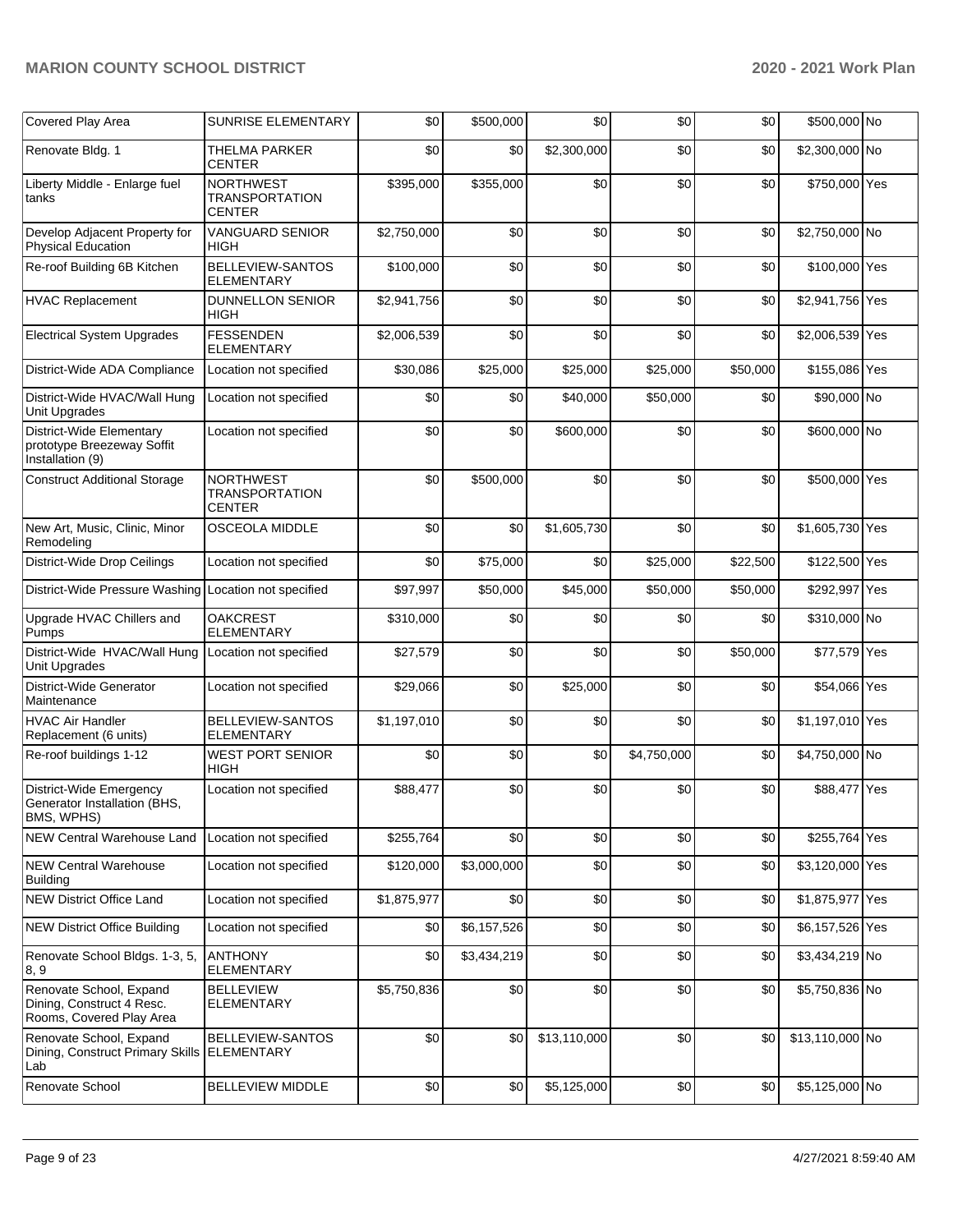| Renovate School                                                | <b>COLLEGE PARK</b><br><b>ELEMENTARY</b>                   | \$6,795,830  | \$0          | \$0          | \$0          | \$0 | \$6,795,830 No  |  |
|----------------------------------------------------------------|------------------------------------------------------------|--------------|--------------|--------------|--------------|-----|-----------------|--|
| Renovate School Bldgs. 1-6                                     | <b>DUNNELLON</b><br><b>ELEMENTARY</b>                      | \$0          | \$0          | \$0          | \$7,100,000  | \$0 | \$7,100,000 No  |  |
| Renovate School, Bldgs. 1-10                                   | <b>DUNNELLON SENIOR</b><br>HIGH                            | \$0          | \$22,525,750 | \$0          | \$0          | \$0 | \$22,525,750 No |  |
| Covered Dining/Patio                                           | <b>DUNNELLON SENIOR</b><br><b>HIGH</b>                     | \$0          | \$312,350    | \$0          | \$0          | \$0 | \$312,350 No    |  |
| Renovate School, Exp. Cafet.,<br>Media, Cust. Rec.             | <b>DUNNELLON MIDDLE</b>                                    | \$15,125,000 | \$0          | \$0          | \$0          | \$0 | \$15,125,000 No |  |
| Renovate School, Covered<br>Play Area, New Clinic              | <b>EAST MARION</b><br><b>ELEMENTARY</b>                    | \$6,574,448  | \$0          | \$0          | \$0          | \$0 | \$6,574,448 No  |  |
| Renovate School, Covered<br>Play Area                          | <b>EVERGREEN</b><br><b>ELEMENTARY</b>                      | \$0          | \$4,114,641  | \$0          | \$0          | \$0 | \$4,114,641 No  |  |
| Renovate School                                                | <b>FESSENDEN</b><br><b>ELEMENTARY</b>                      | \$0          | \$0          | \$4,112,000  | \$0          | \$0 | \$4,112,000 No  |  |
| <b>Covered Dining/Patio</b>                                    | FORT KING MIDDLE                                           | \$0          | \$575,000    | \$0          | \$0          | \$0 | \$575,000 No    |  |
| Renovate Bldgs. 1-4, 9, Add<br>Resource Rooms                  | FORT KING MIDDLE                                           | \$0          | \$0          | \$11,900,000 | \$0          | \$0 | \$11,900,000 No |  |
| Renovate Bldgs. 1-11, 13-17                                    | FORT MCCOY SCHOOL                                          | \$0          | \$0          | \$0          | \$14,912,396 | \$0 | \$14,912,396 No |  |
| Renovate Bldgs. 1-6                                            | <b>GREENWAY</b><br><b>ELEMENTARY</b>                       | \$0          | \$0          | \$0          | \$7,100,000  | \$0 | \$7,100,000 No  |  |
| Renovate Bldgs. 1-6                                            | <b>HARBOUR VIEW</b><br><b>ELEMENTARY</b>                   | \$0          | \$0          | \$0          | \$7,100,000  | \$0 | \$7,100,000 No  |  |
| Covered Dining/Patio                                           | LAKE WEIR MIDDLE                                           | \$0          | \$300,000    | \$0          | \$0          | \$0 | \$300,000 No    |  |
| Renovate Bldgs. 1-6, 17, Exp.<br>Cafet., Media, Multi-Purpose  | LAKE WEIR MIDDLE                                           | \$14,373,746 | \$0          | \$0          | \$0          | \$0 | \$14,373,746 No |  |
| Renovate School                                                | MAPLEWOOD<br><b>ELEMENTARY</b>                             | \$0          | \$6,950,000  | \$0          | \$0          | \$0 | \$6,950,000 No  |  |
| Renovate Bldgs. 1-4, 7-9, 18                                   | <b>NORTH MARION</b><br><b>SENIOR HIGH</b>                  | \$10,461,360 | \$0          | \$0          | \$0          | \$0 | \$10,461,360 No |  |
| Renovate School, Covered<br>Play Area                          | <b>OCALA SPRINGS</b><br>ELEMENTARY                         | \$0          | \$0          | \$5,225,000  | \$0          | \$0 | \$5,225,000 No  |  |
| Renovate Bldgs. 1-5, 7,<br>Covered Play Area                   | ROMEO ELEMENTARY                                           | \$0          | \$0          | \$5,280,308  | \$0          | \$0 | \$5,280,308 No  |  |
| Renovate Bldgs. 1-5, 7,<br>Covered Play Area                   | <b>SHADY HILL</b><br><b>ELEMENTARY</b>                     | \$0          | \$0          | \$5,300,000  | \$0          | \$0 | \$5,300,000 No  |  |
| Remodel Bldgs. 3, 7, 8                                         | SPARR ELEMENTARY                                           | \$2,737,465  | \$0          | \$0          | \$0          | \$0 | \$2,737,465 No  |  |
| New Music Room                                                 | STANTON-WEIRSDALE<br><b>ELEMENTARY</b>                     | \$0          | \$0          | \$0          | \$1,238,087  | \$0 | \$1,238,087 Yes |  |
| Renovate Bldgs. 1-6                                            | SUNRISE ELEMENTARY                                         | \$0          | \$5,700,000  | \$0          | \$0          | \$0 | \$5,700,000 No  |  |
| Covered Play Area                                              | <b>WYOMINA PARK</b><br><b>ELEMENTARY</b>                   | \$0          | \$500,000    | \$0          | \$0          | \$0 | \$500,000 No    |  |
| Re-roof Bldgs. 1 & 2                                           | <b>COLLIER FDLRS</b><br><b>CENTER</b>                      | \$300,000    | \$0          | \$0          | \$0          | \$0 | \$300,000 No    |  |
| Re-roof buildings. 4, 5                                        | FORT KING MIDDLE                                           | \$500,000    | \$0          | \$0          | \$0          | \$0 | \$500,000 No    |  |
| Replace Metal Roof & Gutters<br>Bldgs. 1 & 2 NW Transportation | <b>NORTHWEST</b><br><b>TRANSPORTATION</b><br><b>CENTER</b> | \$750,000    | \$0          | \$0          | \$0          | \$0 | \$750,000 Yes   |  |
| <b>HVAC Upgrades</b>                                           | <b>EMERALD SHORES</b><br>ELEMENTARY                        | \$0          | \$0          | \$2,400,000  | \$0          | \$0 | \$2,400,000 Yes |  |
| HVAC Upgrades                                                  | <b>HARBOUR VIEW</b><br>ELEMENTARY                          | \$0          | \$0          | \$0          | \$2,910,000  | \$0 | \$2,910,000 Yes |  |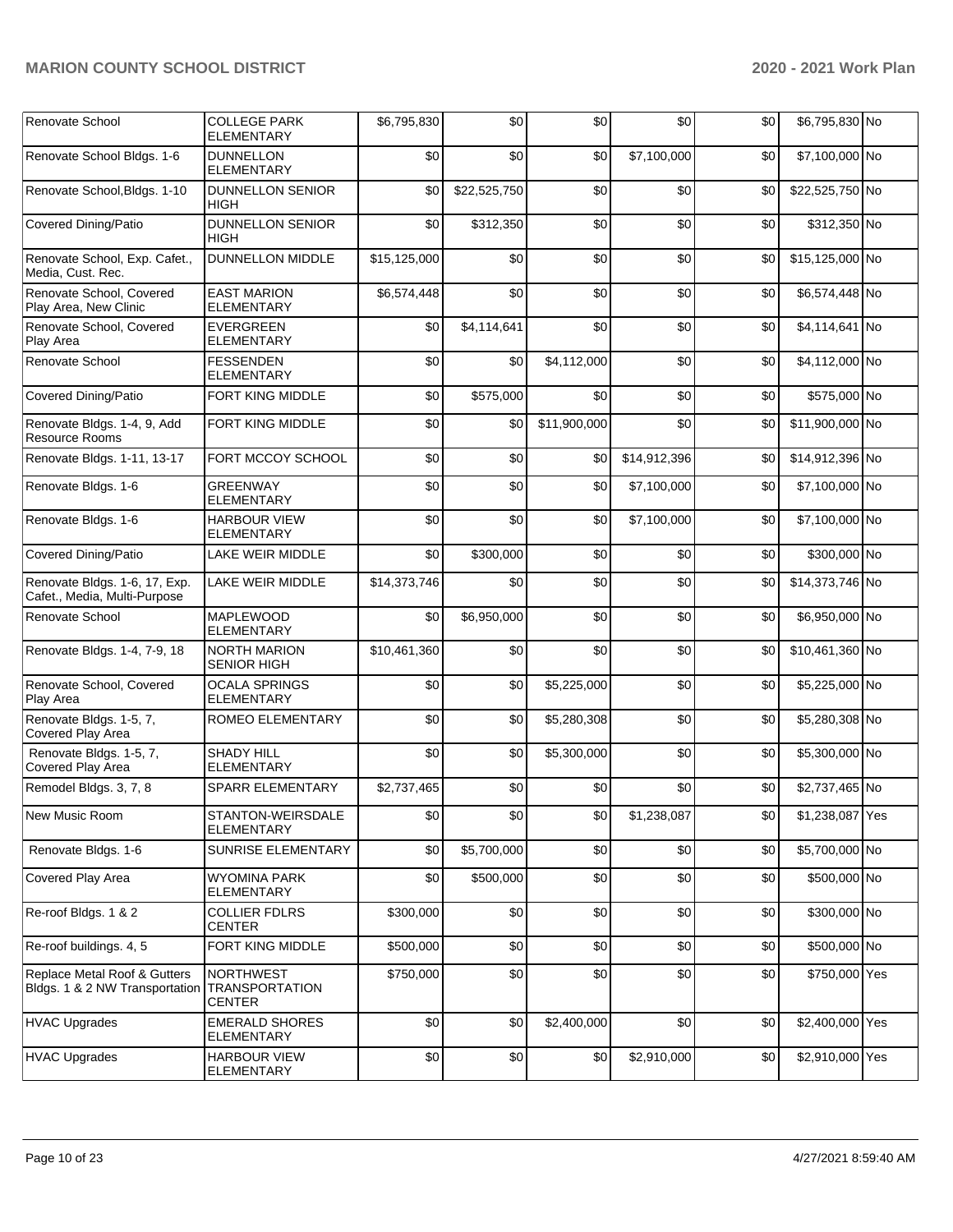| NW Transportation, HVAC<br>Upgrades                      | <b>NORTHWEST</b><br><b>TRANSPORTATION</b><br>CENTER                         | \$435,000   | \$0       | \$0         | \$0         | \$0         | \$435,000 Yes   |  |
|----------------------------------------------------------|-----------------------------------------------------------------------------|-------------|-----------|-------------|-------------|-------------|-----------------|--|
| <b>HVAC Upgrades</b>                                     | <b>ROMEO ELEMENTARY</b>                                                     | \$0         | \$0       | \$3,155,000 | \$0         | \$0         | \$3,155,000 No  |  |
| District-Wide Door Hardware<br>Replacement               | Location not specified                                                      | \$0         | \$0       | \$0         | \$50,000    | \$50,000    | \$100,000 Yes   |  |
| District-Wide EMS Controls-<br>Repairs                   | Location not specified                                                      | \$25,000    | \$0       | \$0         | \$0         | \$75,000    | \$100,000 Yes   |  |
| District-Wide Portable Repairs,<br>Siding, HVAC, etc.    | Location not specified                                                      | \$50,000    | \$25,000  | \$0         | \$0         | \$0         | \$75,000 Yes    |  |
| District-Wide Concrete/Asphalt<br>Resurfacing & Striping | Location not specified                                                      | \$100,000   | \$200,000 | \$100,000   | \$0         | \$200,000   | \$600,000 Yes   |  |
| <b>HVAC Upgrades Media Center</b>                        | <b>ANTHONY</b><br><b>ELEMENTARY</b>                                         | \$0         | \$0       | \$200,000   | \$0         | \$0         | \$200,000 No    |  |
| Re-roof building 2 & Walkways                            | <b>MARION</b><br>SUPERINTENDENT'S<br><b>OFFICE</b>                          | \$0         | \$265,000 | \$0         | \$0         | \$0         | \$265,000 No    |  |
| Re-roof building 1 - Kitchen                             | <b>DUNNELLON SENIOR</b><br><b>HIGH</b>                                      | \$100,000   | \$0       | \$0         | \$0         | \$0         | \$100,000 No    |  |
| Re-roof buildings 8, 12, 15                              | <b>HILLCREST</b><br><b>EXCEPTIONAL ED</b><br><b>CENTER</b>                  | \$775,000   | \$0       | \$0         | \$0         | \$0         | \$775,000 No    |  |
| Re-roof building 1                                       | <b>MADISON STREET</b><br><b>ACADEMY OF VISUAL</b><br>AND PERFORMING<br>ARTS | \$979,000   | \$0       | \$0         | \$0         | \$0         | \$979,000 No    |  |
| <b>HVAC Upgrades</b>                                     | <b>NORTH MARION</b><br><b>MIDDLE</b>                                        | \$0         | \$0       | \$0         | \$0         | \$6,753,221 | \$6,753,221 Yes |  |
| <b>Boiler Replacement</b>                                | SADDLEWOOD<br><b>ELEMENTARY</b>                                             | \$100,000   | \$0       | \$0         | \$0         | \$0         | \$100,000 Yes   |  |
| <b>HVAC Upgrades</b>                                     | SADDLEWOOD<br>ELEMENTARY                                                    | \$0         | \$0       | \$0         | \$0         | \$3,338,651 | \$3,338,651 Yes |  |
| District-Wide Security Fencing<br><b>Grant 18-19</b>     | Location not specified                                                      | \$176,354   | \$0       | \$0         | \$0         | \$0         | \$176,354 Yes   |  |
| <b>Full-Sized Generator</b><br>Installation              | <b>LIBERTY MIDDLE</b>                                                       | \$1,751,416 | \$0       | \$0         | \$0         | \$0         | \$1,751,416 Yes |  |
| Remodel Back Bay and Minor<br>Renovations                | <b>SUPPORT SERVICES</b><br><b>CENTER</b>                                    | \$0         | \$425,000 | \$0         | \$0         | \$0         | \$425,000 No    |  |
| Liberty - Enclose Open Bay                               | <b>NORTHWEST</b><br><b>TRANSPORTATION</b><br><b>CENTER</b>                  | \$0         | \$395,000 | \$0         | \$0         | \$0         | \$395,000 Yes   |  |
| District-Wide Flooring<br>Replacement                    | Location not specified                                                      | \$0         | \$100,215 | \$0         | \$0         | \$0         | \$100,215 No    |  |
| District-Wide Painting                                   | Location not specified                                                      | \$100,000   | \$160,751 | \$120,000   | \$125,000   | \$125,000   | \$630,751 Yes   |  |
| District-Wide Playgrounds                                | Location not specified                                                      | \$54,625    | \$0       | \$26,605    | \$25,000    | \$25,000    | \$131,230 Yes   |  |
| District-Wide Playgrounds                                | Location not specified                                                      | \$0         | \$50,000  | \$0         | \$0         | \$0         | \$50,000 No     |  |
| District-Wide Concrete/Asphalt<br>Resurfacing & Striping | Location not specified                                                      | \$0         | \$0       | \$0         | \$200,000   | \$0         | \$200,000 No    |  |
| District-Wide Safety-to-Life                             | Location not specified                                                      | \$100,000   | \$100,000 | \$140,000   | \$72,937    | \$150,000   | \$562,937 Yes   |  |
| <b>District Wide Storage Facilities</b>                  | Location not specified                                                      | \$0         | \$332,850 | \$0         | \$0         | \$0         | \$332,850 No    |  |
| Resurface Asphalt Parking                                | <b>BELLEVIEW MIDDLE</b>                                                     | \$0         | \$0       | \$182,000   | \$0         | \$0         | \$182,000 No    |  |
| <b>Resurface Asphalt Parking</b>                         | <b>BELLEVIEW SENIOR</b><br>HIGH                                             | \$0         | \$0       | \$0         | \$265,000   | \$0         | \$265,000 No    |  |
| Water Source HVAC<br>Upgrade/Replacement                 | <b>MARION TECHNICAL</b><br>COLLEGE                                          | \$0         | \$0       | \$0         | \$3,235,000 | \$0         | \$3,235,000 No  |  |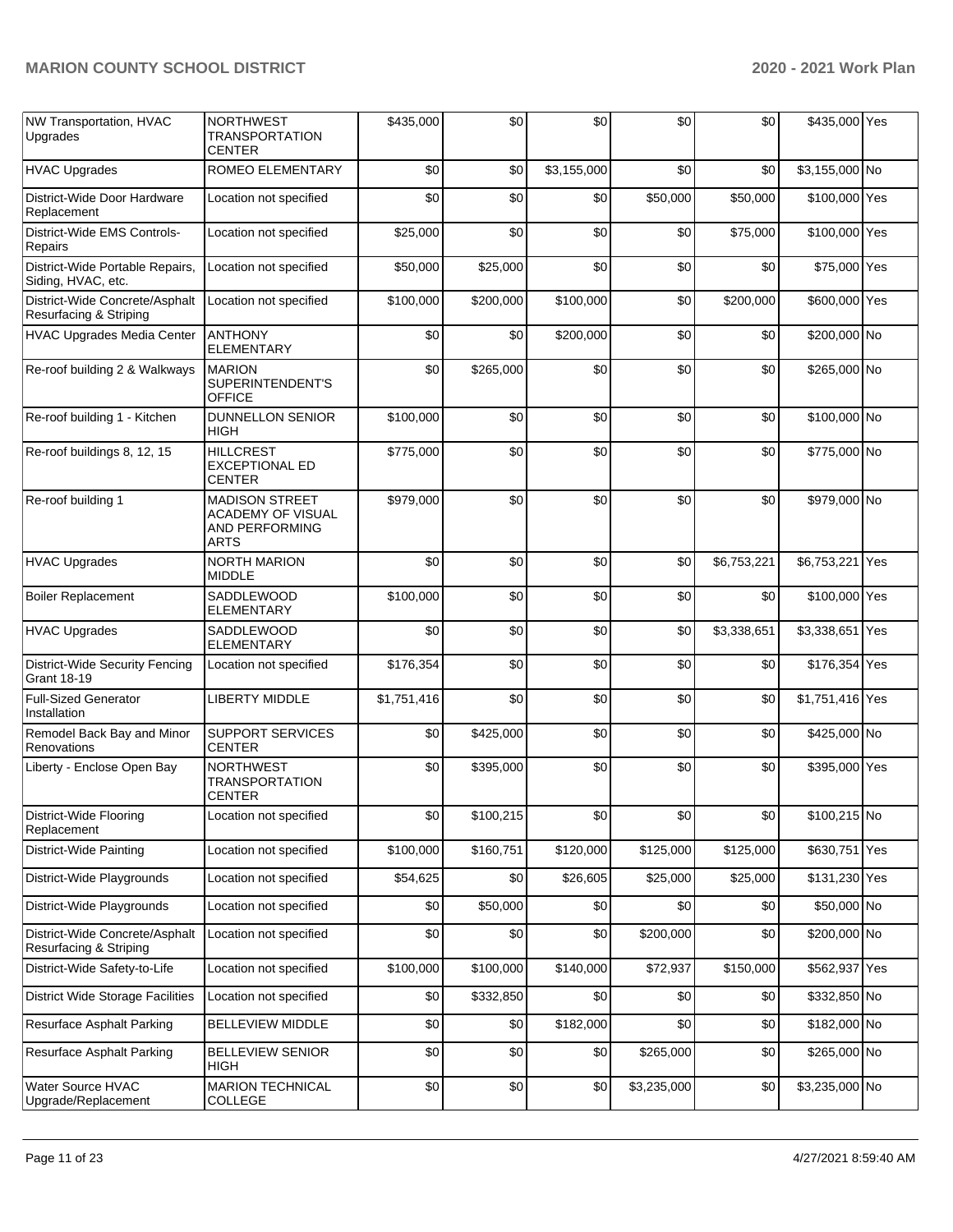| Upgrade/Replace Cafeteria<br><b>HVAC</b>                                  | <b>DUNNELLON MIDDLE</b>                                                            | \$755,000   | \$0       | \$0         | \$0         | \$0         | \$755,000 Yes   |  |
|---------------------------------------------------------------------------|------------------------------------------------------------------------------------|-------------|-----------|-------------|-------------|-------------|-----------------|--|
| <b>HVAC Upgrades</b>                                                      | <b>EIGHTH STREET</b><br><b>ELEMENTARY</b>                                          | \$0         | \$0       | \$0         | \$4,235,000 | \$0         | \$4,235,000 No  |  |
| <b>EMS Upgrades</b>                                                       | <b>HOWARD MIDDLE</b>                                                               | \$0         | \$0       | \$0         | \$120,000   | \$0         | \$120,000 No    |  |
| <b>Resurface Asphalt Track</b>                                            | <b>LAKE WEIR SENIOR</b><br>HIGH                                                    | \$0         | \$0       | \$0         | \$143,000   | \$0         | \$143,000 No    |  |
| <b>HVAC Upgrades</b>                                                      | <b>MADISON STREET</b><br><b>ACADEMY OF VISUAL</b><br>AND PERFORMING<br><b>ARTS</b> | \$0         | \$0       | \$3,200,000 | \$0         | \$0         | \$3,200,000 No  |  |
| Pool Room Dehumidifier<br>Replacement                                     | <b>MAPLEWOOD</b><br><b>ELEMENTARY</b>                                              | \$0         | \$0       | \$0         | \$0         | \$254,395   | \$254,395 Yes   |  |
| HVAC Upgrades to Buildings 1-<br>5                                        | OSCEOLA MIDDLE                                                                     | \$0         | \$0       | \$2,867,944 | \$0         | \$0         | \$2,867,944 Yes |  |
| HVAC Upgrades & Re-roof<br>Bldg. 1                                        | <b>SUPPORT SERVICES</b><br><b>CENTER</b>                                           | \$1,031,092 | \$0       | \$0         | \$0         | \$0         | \$1,031,092 Yes |  |
| <b>HVAC Upgrades</b>                                                      | <b>WEST PORT SENIOR</b><br><b>HIGH</b>                                             | \$0         | \$0       | \$8,500,000 | \$0         | \$0         | \$8,500,000 No  |  |
| <b>Lighting Replacement</b>                                               | <b>CENTRAL WAREHOUSE</b>                                                           | \$79,988    | \$0       | \$0         | \$0         | \$0         | \$79,988 Yes    |  |
| District-Wide EMS Upgrade<br>Portables                                    | Location not specified                                                             | \$534,063   | \$0       | \$0         | \$0         | \$0         | \$534,063 Yes   |  |
| District Wide Portable Repairs,<br>Siding, HVAC, etc.                     | Location not specified                                                             | \$0         | \$0       | \$25,000    | \$0         | \$0         | \$25,000 No     |  |
| <b>EMS Upgrades</b>                                                       | <b>MARION TECHNICAL</b><br>COLLEGE                                                 | \$150,000   | \$0       | \$0         | \$0         | \$0         | \$150,000 No    |  |
| Replace Electric Transformers                                             | FORT MCCOY SCHOOL                                                                  | \$0         | \$0       | \$500,000   | \$0         | \$0         | \$500,000 Yes   |  |
| District Wide Pressure Washing                                            | Location not specified                                                             | \$0         | \$25,000  | \$25,000    | \$50,000    | \$0         | \$100,000 No    |  |
| <b>HVAC Upgrades</b>                                                      | <b>EVERGREEN</b><br><b>ELEMENTARY</b>                                              | \$1,422,853 | \$0       | \$0         | \$0         | \$0         | \$1,422,853 Yes |  |
| <b>HVAC Upgrades DX Systems</b>                                           | <b>MARION TECHNICAL</b><br><b>INSTITUTE</b>                                        | \$1,875,000 | \$0       | \$0         | \$0         | \$0         | \$1,875,000 Yes |  |
| Replace ceilings and lights<br>bldgs. 3, 4, 8, 18                         | <b>NORTH MARION</b><br><b>SENIOR HIGH</b>                                          | \$0         | \$0       | \$0         | \$554,138   | \$0         | \$554,138 Yes   |  |
| Re-pave main parking lot                                                  | <b>NORTHWEST</b><br><b>TRANSPORTATION</b><br><b>CENTER</b>                         | \$684,595   | \$0       | \$0         | \$0         | \$0         | \$684,595 Yes   |  |
| <b>District-Wide Security Fencing</b><br>2017-18                          | Location not specified                                                             | \$19,799    | \$0       | \$0         | \$0         | \$0         | \$19,799 Yes    |  |
| <b>Replace Covered Walkways</b>                                           | <b>DUNNELLON MIDDLE</b>                                                            | \$208,129   | \$0       | \$0         | \$0         | \$0         | \$208,129 Yes   |  |
| Remodel Back Bay and Minor<br>Renovations                                 | SUPPORT SERVICES<br><b>CENTER</b>                                                  | \$2,228     | \$0       | \$0         | \$0         | \$0         | \$2,228 Yes     |  |
| Dunnellon - Covered Repair<br>Facility                                    | <b>NORTHWEST</b><br><b>TRANSPORTATION</b><br><b>CENTER</b>                         | \$0         | \$0       | \$413,096   | \$0         | \$0         | \$413,096 Yes   |  |
| Construct New Cafeteria,<br>Remodel Old Cafeteria & Kit. to<br>other uses | <b>WYOMINA PARK</b><br><b>ELEMENTARY</b>                                           | \$0         | \$0       | \$0         | \$5,375,000 | \$2,500,000 | \$7,875,000 Yes |  |
| District-Wide Flooring<br>Replacement                                     | Location not specified                                                             | \$311,293   | \$0       | \$225,000   | \$100,000   | \$200,000   | \$836,293 Yes   |  |
| <b>District-Wide Security Fencing</b><br><b>Grant 18-19</b>               | Location not specified                                                             | \$0         | \$0       | \$231,492   | \$380,000   | \$0         | \$611,492 No    |  |
| District-Wide Gutter<br>Replacement                                       | Location not specified                                                             | \$103,850   | \$200,000 | \$50,000    | \$61,913    | \$50,000    | \$465,763 Yes   |  |
| <b>District-Wide Storage Facilities</b>                                   | Location not specified                                                             | \$367,538   | \$0       | \$0         | \$0         | \$0         | \$367,538 Yes   |  |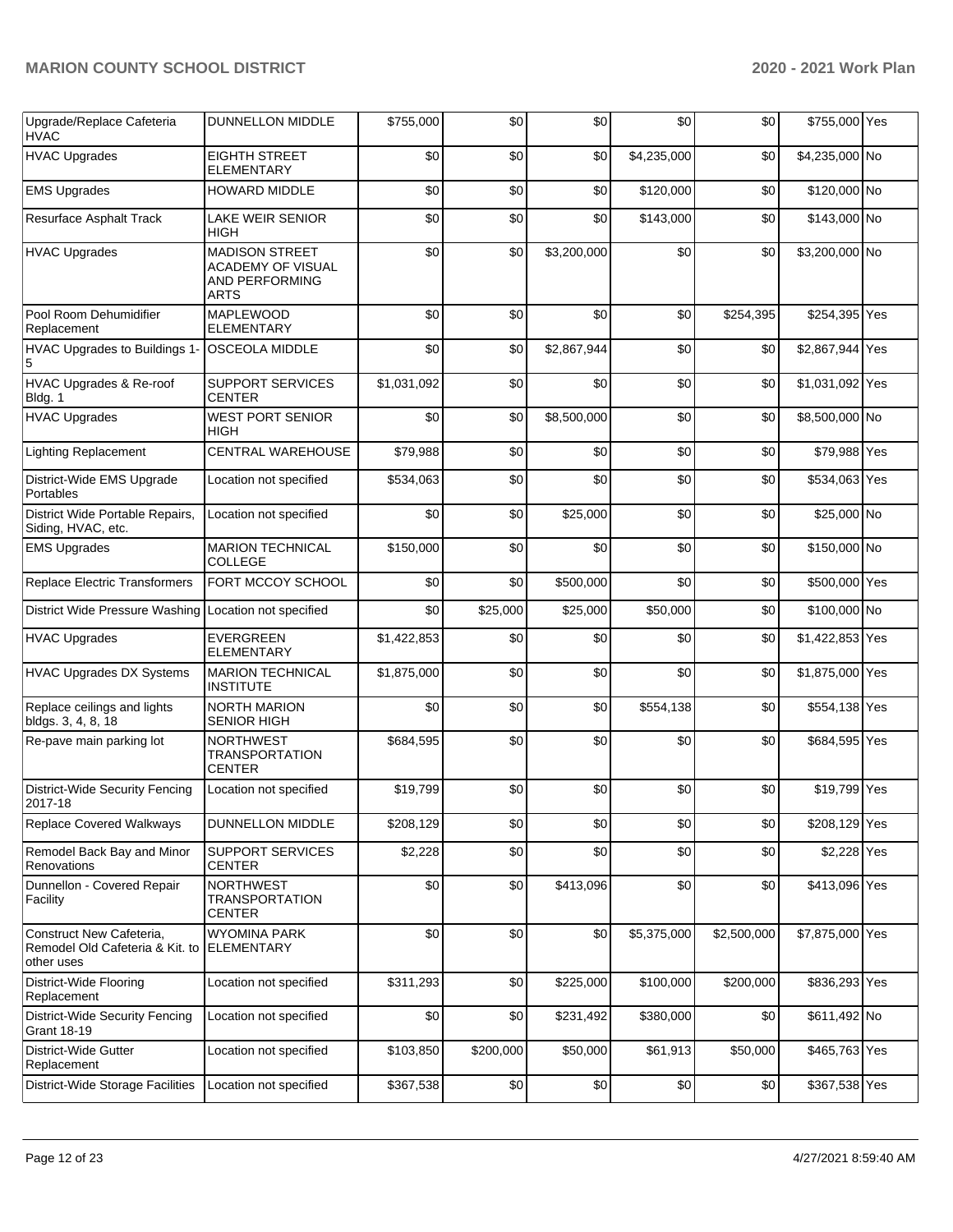| <b>HVAC Upgrades gym rooftops</b>                                     | <b>EAST MARION</b><br><b>ELEMENTARY</b>     | \$0           | \$0         | \$0                                          | \$0         | \$75,000 | \$75,000 Yes               |  |
|-----------------------------------------------------------------------|---------------------------------------------|---------------|-------------|----------------------------------------------|-------------|----------|----------------------------|--|
| Remodel Buildings 1, 3, 4, 6, &<br>14                                 | <b>MARION TECHNICAL</b><br><b>INSTITUTE</b> | \$0           | \$1,850,764 | \$0                                          | \$0         | \$0      | \$1,850,764 No             |  |
| <b>HVAC Upgrades</b>                                                  | <b>EAST MARION</b><br><b>ELEMENTARY</b>     | \$0           | \$1,650,000 | \$0                                          | \$0         | \$0      | \$1,650,000 No             |  |
| Refinish Fire Egress Stairs                                           | <b>EIGHTH STREET</b><br><b>ELEMENTARY</b>   | \$32,500      | \$0         | \$0                                          | \$0         | \$0      | \$32,500 No                |  |
| <b>HVAC Chiller Replacement</b>                                       | <b>FOREST HIGH SCHOOL</b><br>(NEW)          | \$627,959     | \$0         | \$0                                          | \$0         | \$0      | \$627,959 Yes              |  |
| <b>HVAC Upgrades</b>                                                  | FORT MCCOY SCHOOL                           | \$0           | \$0         | \$4,220,000                                  | \$65,000    | \$0      | \$4,285,000 No             |  |
| Replace Media Center Skylight<br>and Re-roof/Replace Covered<br>Walks | FORT MCCOY SCHOOL                           | \$250,000     | \$0         | \$0                                          | \$0         | \$0      | \$250,000 Yes              |  |
| <b>Cooling Tower</b><br>Replacement/Upgrade                           | <b>HARBOUR VIEW</b><br><b>ELEMENTARY</b>    | \$292,860     | \$0         | \$0                                          | \$0         | \$0      | \$292,860 Yes              |  |
| Replace Windows Bldg. 1                                               | LAKE WEIR MIDDLE                            | \$0           | \$0         | \$435,000                                    | \$0         | \$0      | \$435,000 Yes              |  |
| Replace Kitchen Floors and<br>Sanitary Sewer                          | <b>LAKE WEIR MIDDLE</b>                     | \$0           | \$0         | \$475,000                                    | \$0         | \$0      | \$475,000 Yes              |  |
| Re-Roof Buildings 3-7 and<br><b>Covered Walkways</b>                  | <b>LAKE WEIR SENIOR</b><br><b>HIGH</b>      | \$0           | \$0         | \$0                                          | \$2,567,364 | \$0      | \$2,567,364 Yes            |  |
| HVAC Upgrades Bldgs. 4, 6                                             | <b>LAKE WEIR SENIOR</b><br><b>HIGH</b>      | \$0           | \$0         | \$0                                          | \$475,000   | \$0      | \$475,000 Yes              |  |
| <b>Gutter Replacement</b>                                             | <b>MAPLEWOOD</b><br><b>ELEMENTARY</b>       | \$0           | \$130,218   | \$0                                          | \$0         | \$0      | \$130,218 No               |  |
| Replace Plumbing System                                               | <b>MARION TECHNICAL</b><br><b>INSTITUTE</b> | \$1,000,000   | \$0         | \$0                                          | \$0         | \$0      | \$1,000,000 Yes            |  |
| Replace Fire Alarm System                                             | <b>MARION TECHNICAL</b><br><b>INSTITUTE</b> | \$514,410     | \$0         | \$0                                          | \$0         | \$0      | \$514,410 Yes              |  |
| <b>Install Soffits</b>                                                | <b>OAKCREST</b><br><b>ELEMENTARY</b>        | \$225,000     | \$0         | \$0                                          | \$0         | \$0      | \$225,000 No               |  |
|                                                                       |                                             | \$126,852,178 |             | \$86,644,555   \$110,396,112   \$109,293,579 |             |          | \$18,968,767 \$452,155,191 |  |

### **Additional Project Schedules**

Any projects that are not identified in the last approved educational plant survey.

Nothing reported for this section.

## **Non Funded Growth Management Project Schedules**

Schedule indicating which projects, due to planned development, that CANNOT be funded from current revenues projected over the next five years.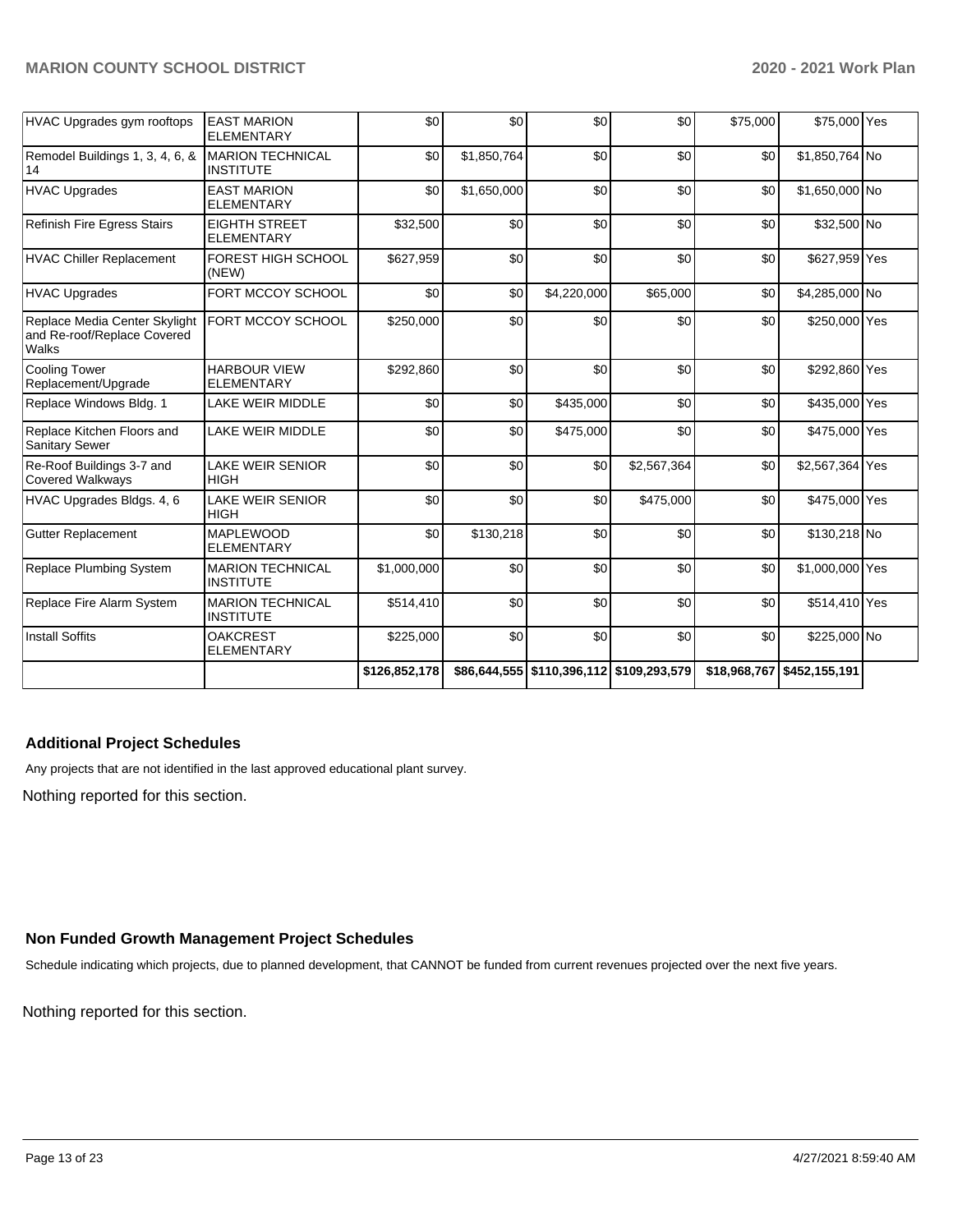# **Tracking**

# **Capacity Tracking**

| Location                                        | $2020 -$<br>2021 Satis.<br>Stu. Sta. | Actual<br>$2020 -$<br><b>2021 FISH</b><br>Capacity | Actual<br>$2019 -$<br>2020<br><b>COFTE</b> | # Class<br><b>Rooms</b> | Actual<br>Average<br>$2020 -$<br>2021 Class<br><b>Size</b> | Actual<br>$2020 -$<br>2021<br><b>Utilization</b> | <b>New</b><br>Stu.<br>Capacity | <b>New</b><br>Rooms to<br>be<br>Added/Re<br>moved | Projected<br>$2024 -$<br>2025<br><b>COFTE</b> | Projected<br>$2024 -$<br>2025<br><b>Utilization</b> | Projected<br>$2024 -$<br>2025 Class<br><b>Size</b> |
|-------------------------------------------------|--------------------------------------|----------------------------------------------------|--------------------------------------------|-------------------------|------------------------------------------------------------|--------------------------------------------------|--------------------------------|---------------------------------------------------|-----------------------------------------------|-----------------------------------------------------|----------------------------------------------------|
| <b>HOWARD MIDDLE</b>                            | 1,471                                | 1,323                                              | 1,065                                      | 64                      | 17                                                         | 81.00 %                                          | $\Omega$                       | $\Omega$                                          | 1,117                                         | 84.00%                                              | 17                                                 |
| <b>ANTHONY</b><br>ELEMENTARY                    | 462                                  | 462                                                | 409                                        | 25                      | 16                                                         | 89.00 %                                          | -62                            | $-3$                                              | 385                                           | 96.00 %                                             | 18                                                 |
| <b>BELLEVIEW</b><br><b>ELEMENTARY</b>           | 781                                  | 781                                                | 614                                        | 42                      | 15                                                         | 79.00 %                                          | $-126$                         | $-2$                                              | 629                                           | 96.00 %                                             | 16                                                 |
| <b>BELLEVIEW-SANTOS</b><br><b>ELEMENTARY</b>    | 694                                  | 694                                                | 525                                        | 37                      | 14                                                         | 76.00 %                                          | $\Omega$                       | $\Omega$                                          | 525                                           | 76.00 %                                             | 14                                                 |
| REDDICK-COLLIER<br><b>ELEMENTARY</b>            | 686                                  | 686                                                | 413                                        | 39                      | 11                                                         | 60.00 %                                          | $\Omega$                       | $\Omega$                                          | 306                                           | 45.00 %                                             | 8                                                  |
| <b>DUNNELLON MIDDLE</b>                         | 1,077                                | 969                                                | 650                                        | 49                      | 13                                                         | 67.00 %                                          | $\Omega$                       | $\Omega$                                          | 615                                           | 63.00 %                                             | 13                                                 |
| <b>MARION OAKS</b><br>ELEMENTARY SCHOOL         | 987                                  | 987                                                | 847                                        | 57                      | 15                                                         | 86.00 %                                          | $\Omega$                       | $\Omega$                                          | 897                                           | 91.00 %                                             | 16                                                 |
| <b>LEGACY ELEMENTARY</b><br><b>SCHOOL</b>       | 859                                  | 859                                                | 770                                        | 47                      | 16                                                         | 90.00 %                                          | $\Omega$                       | $\Omega$                                          | 854                                           | 99.00%                                              | 18                                                 |
| SADDLEWOOD<br><b>ELEMENTARY</b>                 | 910                                  | 910                                                | 934                                        | 51                      | 18                                                         | 103.00%                                          | $-109$                         | $\Omega$                                          | 924                                           | 115.00 %                                            | 18                                                 |
| <b>WEST PORT SENIOR</b><br>HIGH                 | 2,582                                | 2,452                                              | 2,505                                      | 107                     | 23                                                         | 102.00%                                          | $\Omega$                       | $\Omega$                                          | 2,587                                         | 106.00%                                             | 24                                                 |
| <b>FOREST HIGH SCHOOL</b><br>(NEW)              | 2,396                                | 2,276                                              | 2,050                                      | 100                     | 21                                                         | 90.00 %                                          | $\Omega$                       | $\Omega$                                          | 2,135                                         | 94.00%                                              | 21                                                 |
| HAMMETT BOWEN JR.<br><b>ELEMENTARY</b>          | 824                                  | 824                                                | 841                                        | 45                      | 19                                                         | 102.00%                                          | $-22$                          | $\Omega$                                          | 812                                           | 101.00%                                             | 18                                                 |
| <b>HORIZON ACADEMY AT</b><br><b>MARION OAKS</b> | 1,305                                | 1,174                                              | 875                                        | 56                      | 16                                                         | 75.00 %                                          | $\Omega$                       | $\Omega$                                          | 901                                           | 77.00 %                                             | 16                                                 |
| <b>LIBERTY MIDDLE</b>                           | 1,308                                | 1,177                                              | 1,355                                      | 56                      | 24                                                         | 115.00 %                                         | $\Omega$                       | $\overline{2}$                                    | 1,189                                         | 101.00%                                             | 21                                                 |
| <b>BELLEVIEW MIDDLE</b>                         | 1,554                                | 1,398                                              | 1,406                                      | 65                      | 22                                                         | 101.00%                                          | $-176$                         | $\Omega$                                          | 1,145                                         | 94.00%                                              | 18                                                 |
| <b>DUNNELLON</b><br><b>ELEMENTARY</b>           | 648                                  | 648                                                | 575                                        | 36                      | 16                                                         | 89.00%                                           | $-72$                          | $-2$                                              | 574                                           | 100.00%                                             | 17                                                 |
| <b>COLLEGE PARK</b><br><b>ELEMENTARY</b>        | 784                                  | 784                                                | 672                                        | 44                      | 15                                                         | 86.00 %                                          | $\Omega$                       | $\overline{2}$                                    | 823                                           | 105.00 %                                            | 18                                                 |
| <b>MARION TECHNICAL</b><br><b>COLLEGE</b>       | 339                                  | 508                                                | $\Omega$                                   | 18                      | $\mathbf 0$                                                | 0.00%                                            | $\Omega$                       | $\Omega$                                          | 17                                            | 3.00 %                                              | $\mathbf{1}$                                       |
| <b>BELLEVIEW SENIOR</b><br> HIGH                | 1,614                                | 1,533                                              | 1,579                                      | 65                      | 24                                                         | 103.00 %                                         | $-10$                          | $\Omega$                                          | 1,532                                         | 101.00%                                             | 24                                                 |
| GREENWAY<br><b>ELEMENTARY</b>                   | 824                                  | 824                                                | 646                                        | 44                      | 15                                                         | 78.00 %                                          | -36                            | $-2$                                              | 731                                           | 93.00 %                                             | 17                                                 |
| <b>EMERALD SHORES</b><br><b>ELEMENTARY</b>      | 713                                  | 713                                                | 596                                        | 38                      | 16                                                         | 84.00 %                                          | $\mathbf 0$                    | $\mathbf 0$                                       | 662                                           | 93.00 %                                             | 17                                                 |
| <b>SUNRISE ELEMENTARY</b>                       | 966                                  | 966                                                | 797                                        | 52                      | 15                                                         | 83.00 %                                          | $-94$                          | $-3$                                              | 873                                           | 100.00%                                             | 18                                                 |
| EVERGREEN<br><b>ELEMENTARY</b>                  | 728                                  | 728                                                | 383                                        | 40                      | 10                                                         | 53.00 %                                          | $\Omega$                       | $\mathbf 0$                                       | 530                                           | 73.00 %                                             | 13                                                 |
| <b>HARBOUR VIEW</b><br>ELEMENTARY               | 813                                  | 813                                                | 754                                        | 45                      | 17                                                         | 93.00 %                                          | $-35$                          | -1                                                | 798                                           | 103.00%                                             | 18                                                 |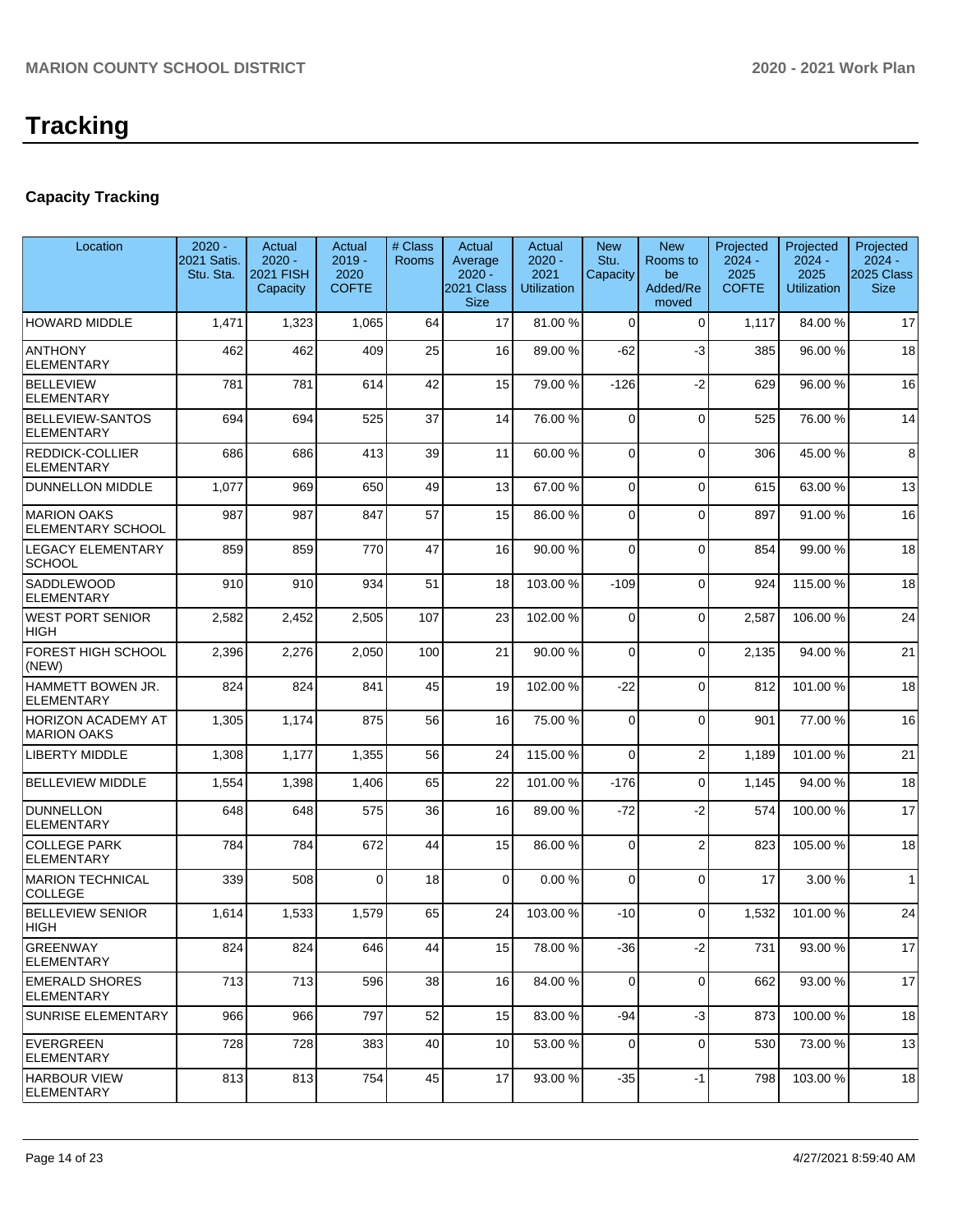| <b>MAPLEWOOD</b><br><b>ELEMENTARY</b>                                                     | 771    | 771    | 757    | 50    | 15 | 98.00 %  | -58         | $\Omega$         | 745    | 104.00%  | 15 |
|-------------------------------------------------------------------------------------------|--------|--------|--------|-------|----|----------|-------------|------------------|--------|----------|----|
| ROMEO ELEMENTARY                                                                          | 752    | 752    | 687    | 40    | 17 | 91.00 %  | $\mathbf 0$ | $\Omega$         | 687    | 91.00 %  | 17 |
| INORTH MARION<br><b>MIDDLE</b>                                                            | 1,106  | 995    | 851    | 49    | 17 | 86.00 %  | $\mathbf 0$ | $\Omega$         | 808    | 81.00 %  | 16 |
| <b>LAKE WEIR SENIOR</b><br><b>HIGH</b>                                                    | 2,095  | 1,990  | 1,429  | 88    | 16 | 72.00 %  | $\mathbf 0$ | $\mathbf 0$      | 1,687  | 85.00 %  | 19 |
| <b>DUNNELLON SENIOR</b><br><b>HIGH</b>                                                    | 1,225  | 1,102  | 1,114  | 50    | 22 | 101.00 % | -75         | $\overline{2}$   | 1,112  | 108.00%  | 21 |
| FORT MCCOY SCHOOL                                                                         | 1,481  | 1,332  | 1,000  | 67    | 15 | 75.00 %  | $\mathbf 0$ | $\Omega$         | 955    | 72.00 %  | 14 |
| <b>OCALA SPRINGS</b><br><b>ELEMENTARY</b>                                                 | 554    | 554    | 658    | 29    | 23 | 119.00 % | $\mathbf 0$ | 3                | 597    | 108.00%  | 19 |
| <b>SHADY HILL</b><br><b>ELEMENTARY</b>                                                    | 713    | 713    | 633    | 38    | 17 | 89.00 %  | $\mathbf 0$ | $\mathbf 0$      | 659    | 92.00 %  | 17 |
| <b>SPARR ELEMENTARY</b>                                                                   | 494    | 494    | 344    | 27    | 13 | 70.00%   | -36         | $\Omega$         | 367    | 80.00 %  | 14 |
| <b>SOUTH OCALA</b><br><b>ELEMENTARY</b>                                                   | 728    | 728    | 675    | 40    | 17 | 93.00 %  | 0           | $\Omega$         | 689    | 95.00 %  | 17 |
| STANTON-WEIRSDALE<br><b>ELEMENTARY</b>                                                    | 561    | 561    | 524    | 30    | 17 | 93.00 %  | $\mathbf 0$ | $\mathbf{1}$     | 517    | 92.00 %  | 17 |
| <b>WYOMINA PARK</b><br><b>ELEMENTARY</b>                                                  | 664    | 664    | 523    | 36    | 15 | 79.00 %  | 0           | $\mathbf 0$      | 624    | 94.00 %  | 17 |
| <b>VANGUARD SENIOR</b><br><b>HIGH</b>                                                     | 1,928  | 1,831  | 1,581  | 77    | 21 | 86.00 %  | 0           | $\Omega$         | 1,712  | 94.00 %  | 22 |
| <b>HILLCREST</b><br><b>EXCEPTIONAL ED</b><br><b>CENTER</b>                                | 220    | 220    | 183    | 22    | 8  | 83.00 %  | 0           | $\Omega$         | 194    | 88.00 %  | 9  |
| <b>MADISON STREET</b><br><b>ACADEMY OF VISUAL</b><br><b>AND PERFORMING</b><br><b>ARTS</b> | 466    | 466    | 451    | 25    | 18 | 97.00 %  | 0           | $\Omega$         | 466    | 100.00%  | 19 |
| DR N H JONES<br><b>ELEMENTARY</b>                                                         | 822    | 822    | 709    | 44    | 16 | 86.00 %  | $\mathbf 0$ | $\Omega$         | 748    | 91.00 %  | 17 |
| <b>NORTH MARION</b><br><b>SENIOR HIGH</b>                                                 | 1,793  | 1,703  | 1,320  | 75    | 18 | 77.00 %  | 0           | $\Omega$         | 1,435  | 84.00 %  | 19 |
| <b>OAKCREST</b><br><b>ELEMENTARY</b>                                                      | 849    | 849    | 484    | 48    | 10 | 57.00 %  | $-116$      | $\mathbf 0$      | 678    | 92.00 %  | 14 |
| <b>MARION TECHNICAL</b><br><b>INSTITUTE</b>                                               | 401    | 300    | 239    | 18    | 13 | 80.00 %  | -36         | $-2$             | 216    | 82.00 %  | 14 |
| <b>OSCEOLA MIDDLE</b>                                                                     | 945    | 850    | 1,003  | 42    | 24 | 118.00%  | 0           | $\Omega$         | 873    | 103.00 % | 21 |
| <b>EAST MARION</b><br><b>ELEMENTARY</b>                                                   | 694    | 694    | 635    | 37    | 17 | 91.00 %  | $-18$       | $\Omega$         | 632    | 93.00 %  | 17 |
| <b>EIGHTH STREET</b><br><b>ELEMENTARY</b>                                                 | 370    | 370    | 391    | 19    | 21 | 106.00%  | $-22$       | $\mathbf 0$      | 391    | 112.00%  | 21 |
| FESSENDEN<br>ELEMENTARY                                                                   | 428    | 428    | 400    | 24    | 17 | 94.00 %  | $\mathbf 0$ | 3                | 469    | 110.00%  | 17 |
| <b>FORT KING MIDDLE</b>                                                                   | 1,449  | 1,304  | 1,063  | 62    | 17 | 82.00 %  | $-213$      | $-2$             | 1,075  | 99.00 %  | 18 |
| IWARD-HIGHLANDS<br><b>ELEMENTARY</b>                                                      | 821    | 821    | 826    | 44    | 19 | 101.00%  | 0           | 0                | 860    | 105.00 % | 20 |
| <b>LAKE WEIR MIDDLE</b>                                                                   | 1,423  | 1,280  | 1,144  | 62    | 18 | 89.00 %  | $-22$       | $\boldsymbol{2}$ | 1,105  | 88.00 %  | 17 |
|                                                                                           | 49,078 | 47,083 | 40,886 | 2,365 | 17 | 86.84 %  | $-1,338$    | $-2$             | 41,862 | 91.51 %  | 18 |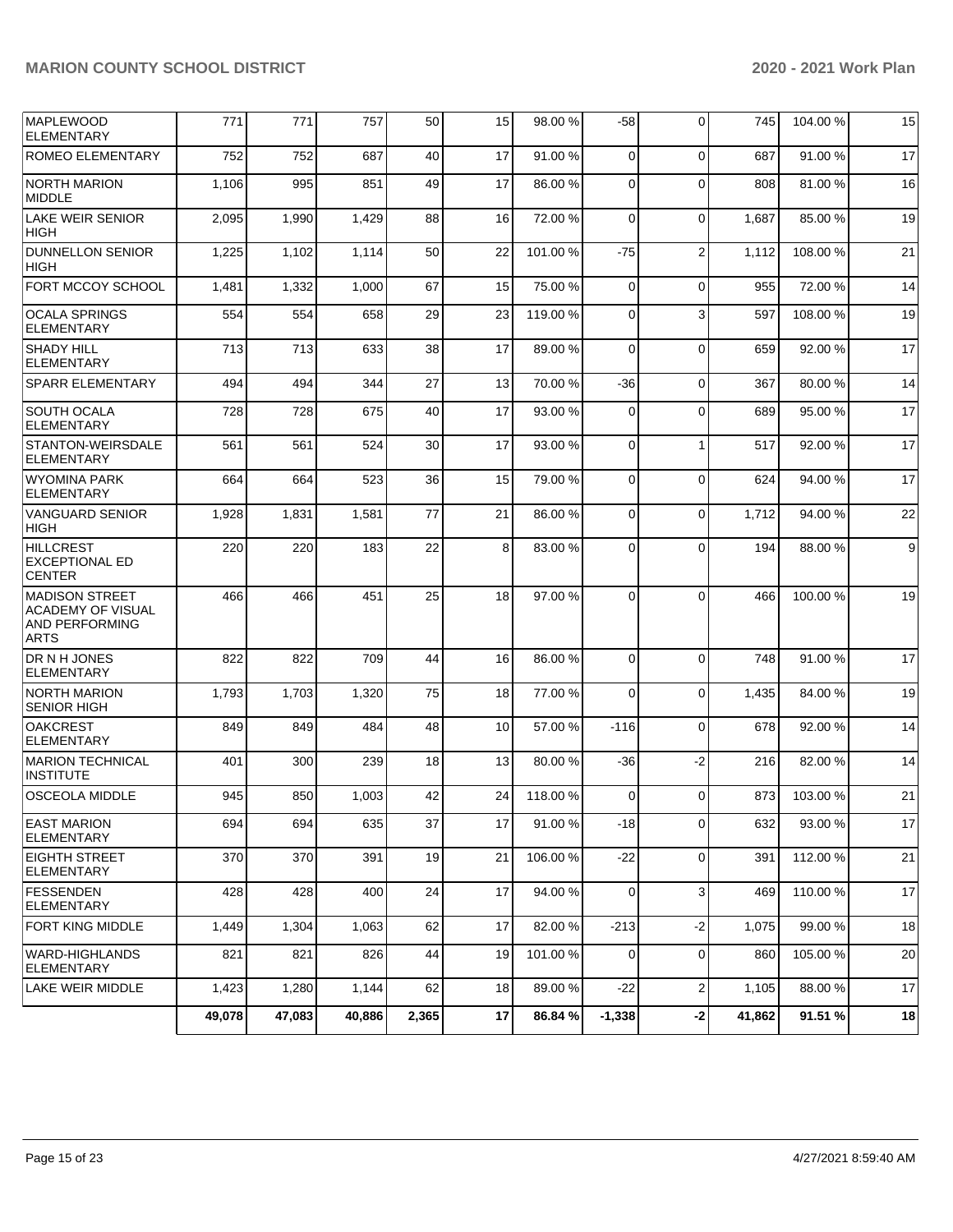The COFTE Projected Total (41,862) for 2024 - 2025 must match the Official Forecasted COFTE Total (41,863 ) for 2024 - 2025 before this section can be completed. In the event that the COFTE Projected Total does not match the Official forecasted COFTE, then the Balanced Projected COFTE Table should be used to balance COFTE.

|                                 | 41,863 |
|---------------------------------|--------|
| High (9-12)                     | 12,590 |
| Middle (4-8)                    | 15,832 |
| Elementary (PK-3)               | 13,440 |
| Projected COFTE for 2024 - 2025 |        |

| <b>Grade Level Type</b> | <b>Balanced Projected</b><br>COFTE for 2024 - 2025 |
|-------------------------|----------------------------------------------------|
| Elementary (PK-3)       |                                                    |
| Middle $(4-8)$          |                                                    |
| High (9-12)             |                                                    |
|                         | 41,862                                             |

### **Relocatable Replacement**

Number of relocatable classrooms clearly identified and scheduled for replacement in the school board adopted financially feasible 5-year district work program.

| Location                               | 2020 - 2021 | 2021 - 2022 | 2022 - 2023 | 2023 - 2024 | 2024 - 2025 | Year 5 Total |
|----------------------------------------|-------------|-------------|-------------|-------------|-------------|--------------|
| EIGHTH STREET ELEMENTARY               |             |             |             |             |             |              |
| LAKE WEIR MIDDLE                       |             |             |             |             |             |              |
| <b>DUNNELLON SENIOR HIGH</b>           |             |             |             |             |             |              |
| HARBOUR VIEW ELEMENTARY                |             |             |             |             |             |              |
| <b>Total Relocatable Replacements:</b> |             |             |             |             |             | 6            |

### **Charter Schools Tracking**

Information regarding the use of charter schools.

| Location-Type               | # Relocatable<br>units or<br>permanent<br><b>classrooms</b> | Owner      | Year Started or<br>Scheduled | Student<br><b>Stations</b> | <b>Students</b><br>Enrolled | Years in<br>Contract | <b>Total Charter</b><br><b>Students</b><br>projected for<br>2024 - 2025 |
|-----------------------------|-------------------------------------------------------------|------------|------------------------------|----------------------------|-----------------------------|----------------------|-------------------------------------------------------------------------|
| Marion Charter School       |                                                             | 10 PRIVATE | 2000                         | 200                        | 209                         | <b>20</b>            | 215                                                                     |
| Mcintosh Area School        |                                                             | 4 PRIVATE  | 2003                         | 49                         | 69                          | 17 <sub>1</sub>      | 65                                                                      |
| <b>Ocali Charter School</b> |                                                             | 5 PRIVATE  | 2013                         | 152                        | 173 <sup>1</sup>            |                      | 165                                                                     |
|                             | 19 <sub>1</sub>                                             |            |                              | 401                        | 451                         |                      | 445                                                                     |

### **Special Purpose Classrooms Tracking**

The number of classrooms that will be used for certain special purposes in the current year, by facility and type of classroom, that the district will, 1), not use for educational purposes, and 2), the co-teaching classrooms that are not open plan classrooms and will be used for educational purposes.

| School |                                        | School Type $\frac{1}{4}$ of Elementary $\frac{1}{4}$ of Middle 4-8 $\frac{1}{4}$ of High 9-12<br><b>K-3 Classrooms I</b> | <b>Classrooms</b> | <b>Classrooms</b> | # of $ESE$<br><b>Classrooms</b> | # of Combo<br><b>Classrooms</b> | Total<br><b>Classrooms</b> |
|--------|----------------------------------------|---------------------------------------------------------------------------------------------------------------------------|-------------------|-------------------|---------------------------------|---------------------------------|----------------------------|
|        | <b>Total Educational Classrooms: I</b> |                                                                                                                           |                   | 0                 |                                 |                                 |                            |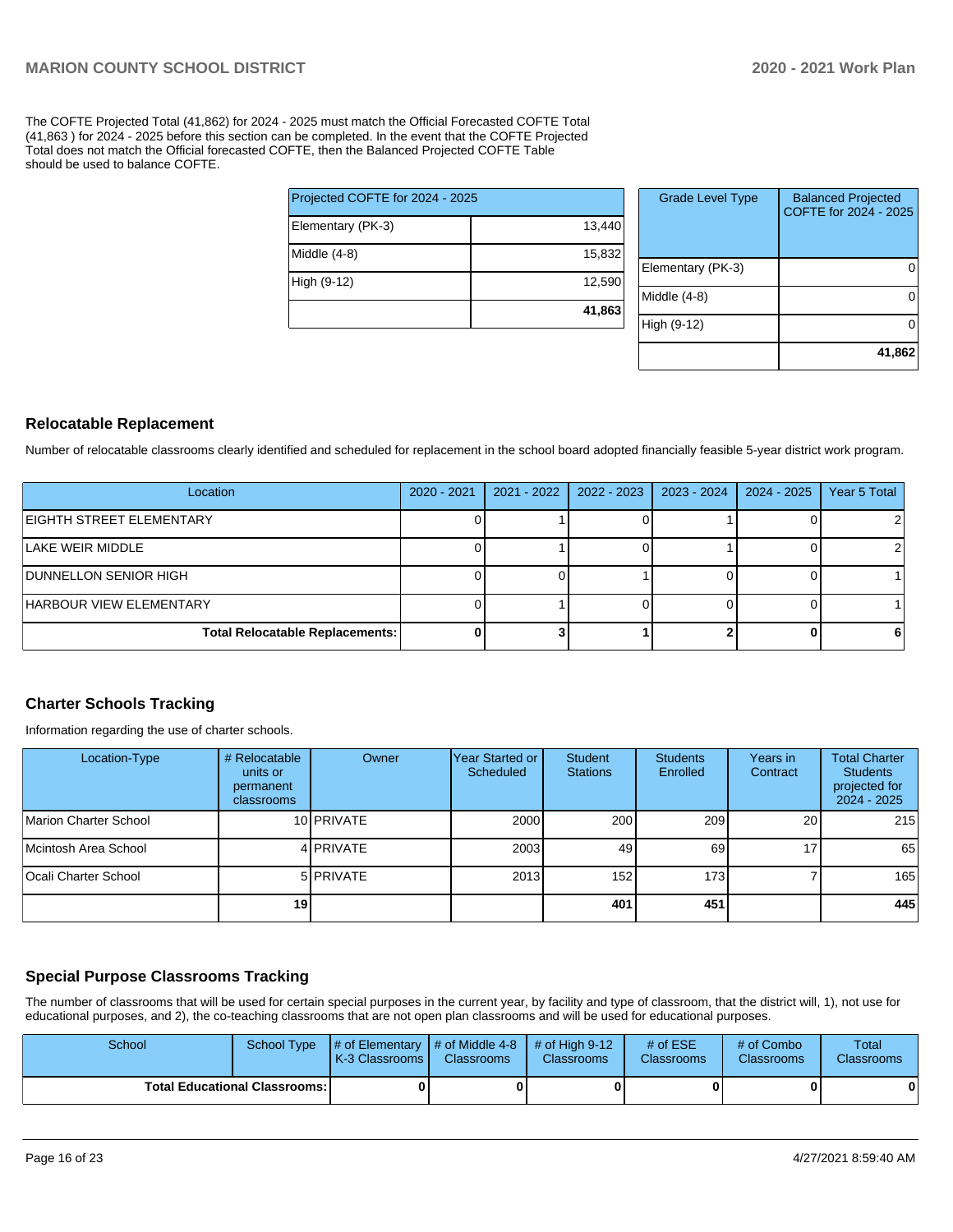| School |                                      | School Type $\frac{1}{4}$ of Elementary $\frac{1}{4}$ of Middle 4-8 $\frac{1}{4}$ of High 9-12<br><b>K-3 Classrooms L</b> | <b>Classrooms</b> | <b>Classrooms</b> | $#$ of ESE<br><b>Classrooms</b> | # of Combo<br><b>Classrooms</b> | Total<br><b>Classrooms</b> |
|--------|--------------------------------------|---------------------------------------------------------------------------------------------------------------------------|-------------------|-------------------|---------------------------------|---------------------------------|----------------------------|
|        | <b>Total Co-Teaching Classrooms:</b> |                                                                                                                           |                   |                   |                                 |                                 | 0                          |

### **Infrastructure Tracking**

**Necessary offsite infrastructure requirements resulting from expansions or new schools. This section should include infrastructure information related to capacity project schedules and other project schedules (Section 4).** 

Not applicable. All necessary offsite infrastructure has been constructed at this time or will be constructed onsite to account for any expansions of schools.

**Proposed location of planned facilities, whether those locations are consistent with the comprehensive plans of all affected local governments, and recommendations for infrastructure and other improvements to land adjacent to existing facilities. Provisions of 1013.33(12), (13) and (14) and 1013.36 must be addressed for new facilities planned within the 1st three years of the plan (Section 5).** 

Not applicable. There are no new planned facilities at this time.

**Consistent with Comp Plan?** Yes

### **Net New Classrooms**

The number of classrooms, by grade level and type of construction, that were added during the last fiscal year.

|                   | List the net new classrooms added in the 2019 - 2020 fiscal year. |                                                                                                                                                         |                              |                      |                                                                        | List the net new classrooms to be added in the 2020 - 2021 fiscal<br>year. |                              |                        |
|-------------------|-------------------------------------------------------------------|---------------------------------------------------------------------------------------------------------------------------------------------------------|------------------------------|----------------------|------------------------------------------------------------------------|----------------------------------------------------------------------------|------------------------------|------------------------|
|                   |                                                                   | "Classrooms" is defined as capacity carrying classrooms that are added to increase<br>capacity to enable the district to meet the Class Size Amendment. |                              |                      | Totals for fiscal year 2020 - 2021 should match totals in Section 15A. |                                                                            |                              |                        |
| Location          | 2019 - 2020 #<br>Permanent                                        | 2019 - 2020 #<br><b>Modular</b>                                                                                                                         | 2019 - 2020 #<br>Relocatable | 2019 - 2020<br>Total | $2020 - 2021$ #<br>Permanent                                           | 2020 - 2021 #<br>Modular                                                   | 2020 - 2021 #<br>Relocatable | $2020 - 2021$<br>Total |
| Elementary (PK-3) |                                                                   |                                                                                                                                                         |                              |                      |                                                                        |                                                                            |                              |                        |
| Middle (4-8)      |                                                                   |                                                                                                                                                         |                              |                      |                                                                        |                                                                            |                              |                        |
| High (9-12)       |                                                                   |                                                                                                                                                         |                              |                      |                                                                        |                                                                            |                              |                        |
|                   |                                                                   |                                                                                                                                                         |                              |                      |                                                                        |                                                                            |                              |                        |

### **Relocatable Student Stations**

Number of students that will be educated in relocatable units, by school, in the current year, and the projected number of students for each of the years in the workplan.

| <b>Site</b>                     | 2020 - 2021 | $2021 - 2022$ | $2022 - 2023$ | 2023 - 2024 | $2024 - 2025$ | 5 Year Average  |
|---------------------------------|-------------|---------------|---------------|-------------|---------------|-----------------|
| <b>IDR N H JONES ELEMENTARY</b> |             |               |               |             |               |                 |
| INORTH MARION SENIOR HIGH       |             |               |               |             |               |                 |
| OAKCREST ELEMENTARY             | 116         | 112           |               |             |               | 46              |
| MARION TECHNICAL INSTITUTE      | 36          | 36            |               |             |               | 14 <sup>1</sup> |
| IOSCEOLA MIDDLE                 |             |               |               |             |               |                 |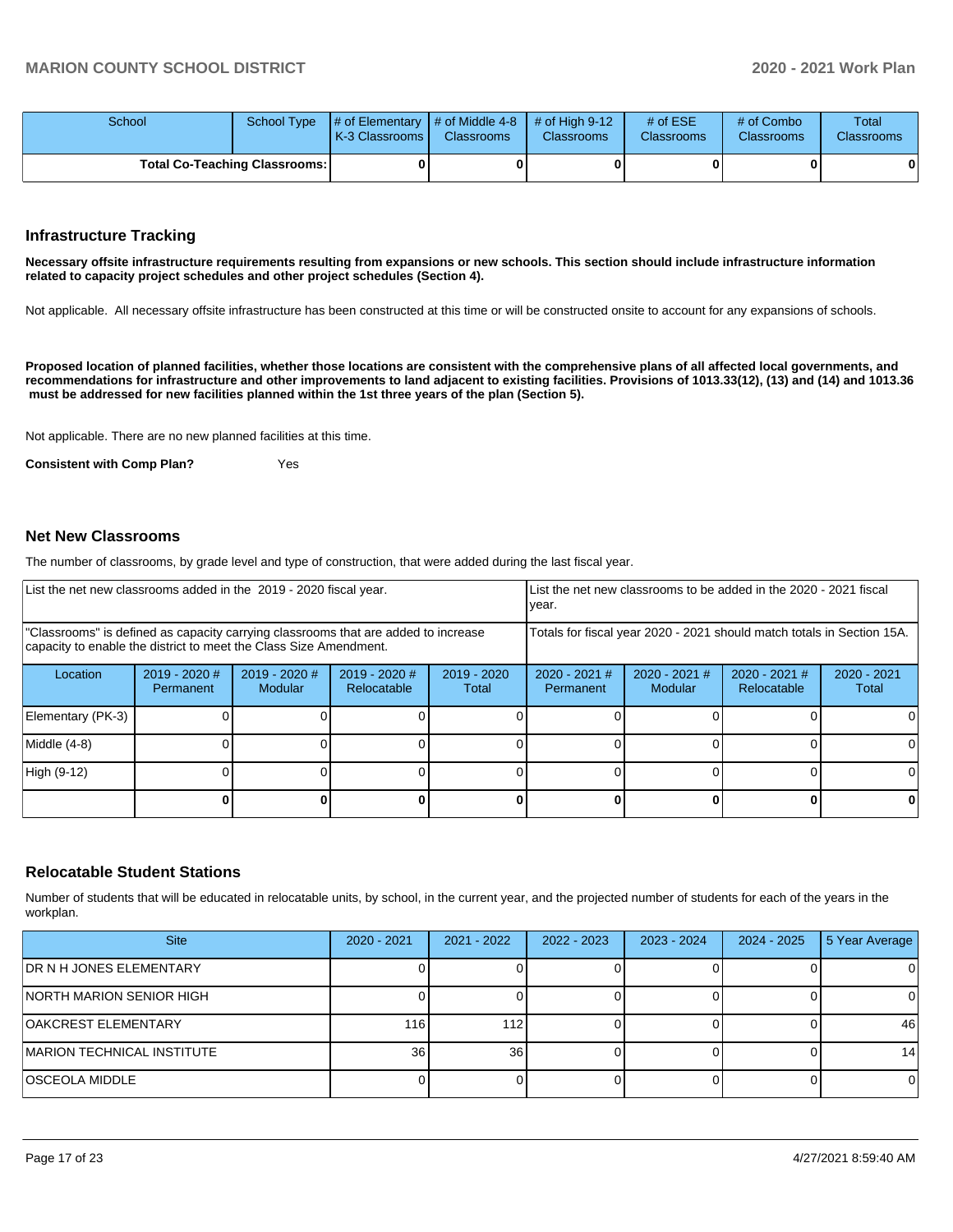| <b>SPARR ELEMENTARY</b>               | 36             | 0   | 0              | $\Omega$       | 0           | 7        |
|---------------------------------------|----------------|-----|----------------|----------------|-------------|----------|
| <b>SOUTH OCALA ELEMENTARY</b>         | 0              | 0   | 0              | 0              | $\Omega$    | 0        |
| STANTON-WEIRSDALE ELEMENTARY          | $\Omega$       | 18  | 18             | 18             | 18          | 14       |
| WYOMINA PARK ELEMENTARY               | $\Omega$       | 0   | 0              | 0              | 0           | 0        |
| VANGUARD SENIOR HIGH                  | $\Omega$       | 0   | $\Omega$       | $\Omega$       | $\Omega$    | $\Omega$ |
| HILLCREST EXCEPTIONAL ED CENTER       | $\Omega$       | 0   | 0              | $\Omega$       | $\Omega$    | 0        |
| <b>NORTH MARION MIDDLE</b>            | $\Omega$       | 0   | 0              | $\Omega$       | $\Omega$    | 0        |
| LAKE WEIR SENIOR HIGH                 | $\Omega$       | 0   | 0              | $\Omega$       | $\Omega$    | 0        |
| <b>DUNNELLON SENIOR HIGH</b>          | 75             | 75  | 75             | 125            | 125         | 95       |
| <b>FORT MCCOY SCHOOL</b>              | 0              | 0   | 0              | 0              | $\Omega$    | 0        |
| <b>OCALA SPRINGS ELEMENTARY</b>       | $\Omega$       | 60  | 60             | 60             | 60          | 48       |
| <b>SHADY HILL ELEMENTARY</b>          | $\Omega$       | 0   | 0              | $\Omega$       | 0           | 0        |
| EMERALD SHORES ELEMENTARY             | $\Omega$       | 0   | $\Omega$       | $\Omega$       | $\Omega$    | $\Omega$ |
| <b>SUNRISE ELEMENTARY</b>             | 94             | 34  | 34             | 34             | 34          | 46       |
| <b>EVERGREEN ELEMENTARY</b>           | $\Omega$       | 0   | 0              | 0              | $\Omega$    | $\Omega$ |
| <b>HARBOUR VIEW ELEMENTARY</b>        | 35             | 17  | 17             | 17             | 17          | 21       |
| <b>HORIZON ACADEMY AT MARION OAKS</b> | $\Omega$       | 0   | $\Omega$       | $\Omega$       | $\Omega$    | $\Omega$ |
| <b>LIBERTY MIDDLE</b>                 | $\Omega$       | 0   | 44             | 44             | 44          | 26       |
| MARION OAKS ELEMENTARY SCHOOL         | $\Omega$       | 0   | 0              | 0              | $\Omega$    | 0        |
| LEGACY ELEMENTARY SCHOOL              | $\Omega$       | 0   | 0              | $\Omega$       | $\mathbf 0$ | 0        |
| <b>HOWARD MIDDLE</b>                  | $\Omega$       | 0   | $\Omega$       | $\Omega$       | $\Omega$    | 0        |
| <b>ANTHONY ELEMENTARY</b>             | 54             | 62  | 0              | $\Omega$       | $\Omega$    | 23       |
| <b>BELLEVIEW ELEMENTARY</b>           | 126            | 126 | 90             | 90             | 90          | 104      |
| BELLEVIEW-SANTOS ELEMENTARY           | $\Omega$       | 0   | 0              | 0              | $\Omega$    | 0        |
| <b>REDDICK-COLLIER ELEMENTARY</b>     | 0              | 0   | 0              | 0              | $\Omega$    | 0        |
| <b>DUNNELLON MIDDLE</b>               | $\overline{0}$ | 0   | $\overline{0}$ | $\overline{0}$ | $\mathbf 0$ | 0        |
| <b>EAST MARION ELEMENTARY</b>         | 18             | 18  | 18             | 18             | 18          | 18       |
| <b>EIGHTH STREET ELEMENTARY</b>       | 22             | 22  | 22             | 22             | 22          | 22       |
| <b>FESSENDEN ELEMENTARY</b>           | $\Omega$       | 62  | 62             | 62             | 62          | 50       |
| <b>FORT KING MIDDLE</b>               | 213            | 191 | 191            | 169            | 169         | 187      |
| WARD-HIGHLANDS ELEMENTARY             | $\overline{0}$ | 0   | 0              | $\overline{0}$ | $\mathbf 0$ | 0        |
| MAPLEWOOD ELEMENTARY                  | 58             | 58  | 58             | 58             | 58          | 58       |
| ROMEO ELEMENTARY                      | $\Omega$       | 0   | 0              | $\overline{0}$ | $\mathbf 0$ | 0        |
| <b>BELLEVIEW MIDDLE</b>               | 176            | 66  | 66             | 66             | 66          | 88       |
| DUNNELLON ELEMENTARY                  | 72             | 72  | 28             | 28             | 28          | 46       |
| <b>COLLEGE PARK ELEMENTARY</b>        | $\mathbf 0$    | 0   | 36             | 36             | 36          | 22       |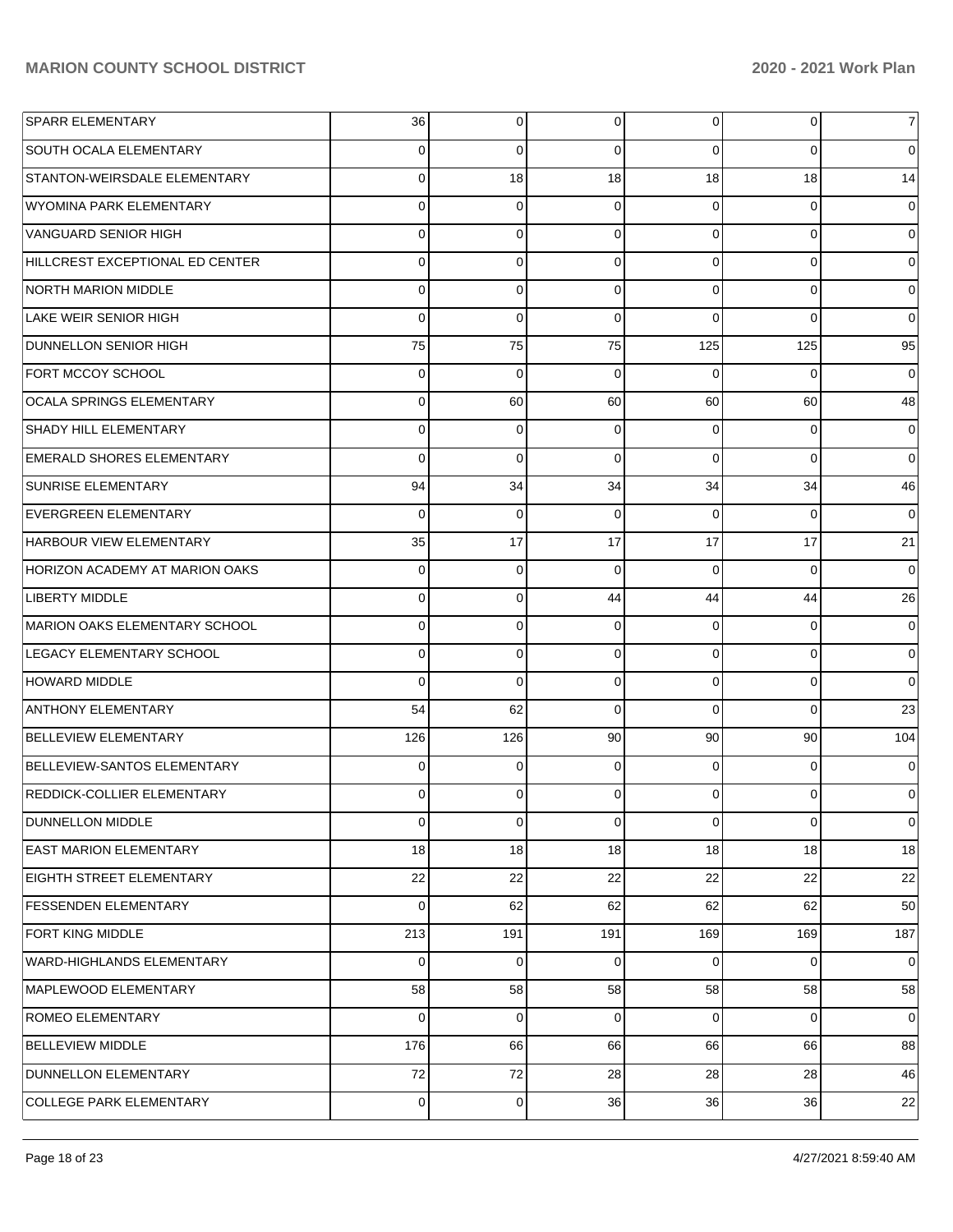| <b>IMARION TECHNICAL COLLEGE</b>                               |     |     |     |    |    | $\Omega$        |
|----------------------------------------------------------------|-----|-----|-----|----|----|-----------------|
| BELLEVIEW SENIOR HIGH                                          | 10  | 10  | 46  | 46 | 46 | 32 <sub>1</sub> |
| <b>GREENWAY ELEMENTARY</b>                                     | 36  |     |     |    |    |                 |
| ISADDLEWOOD ELEMENTARY                                         | 109 | 109 | 109 |    |    | 65              |
| IWEST PORT SENIOR HIGH                                         |     |     |     |    |    |                 |
| FOREST HIGH SCHOOL (NEW)                                       |     |     |     |    |    | 0               |
| HAMMETT BOWEN JR. ELEMENTARY                                   | 22  | 22  | 22  | 22 | 22 | 22              |
| LAKE WEIR MIDDLE                                               | 22  | 22  | 66  | 66 | 66 | 48              |
| MADISON STREET ACADEMY OF VISUAL AND<br><b>PERFORMING ARTS</b> |     |     |     |    |    | $\Omega$        |

| <b>Totals for MARION COUNTY SCHOOL DISTRICT</b>   |        |         |        |        |        |        |
|---------------------------------------------------|--------|---------|--------|--------|--------|--------|
| Total students in relocatables by year.           | 1,330  | 1.192 l | 1.062  | 981    | 981    | 1.109  |
| Total number of COFTE students projected by year. | 41.146 | 41.485  | 41.735 | 41.804 | 41.863 | 41.607 |
| Percent in relocatables by year.                  | 3%     | 3%      | 3%     | 2%     | 2 % l  | 3%     |

# **Leased Facilities Tracking**

Exising leased facilities and plans for the acquisition of leased facilities, including the number of classrooms and student stations, as reported in the educational plant survey, that are planned in that location at the end of the five year workplan.

| Location                                                       | # of Leased<br>Classrooms 2020 -<br>2021 | <b>FISH Student</b><br><b>Stations</b> | Owner | # of Leased<br>Classrooms 2024 -<br>2025 | <b>FISH Student</b><br><b>Stations</b> |
|----------------------------------------------------------------|------------------------------------------|----------------------------------------|-------|------------------------------------------|----------------------------------------|
| EVERGREEN ELEMENTARY                                           |                                          | ∩                                      |       | 0                                        | 0                                      |
| <b>HOWARD MIDDLE</b>                                           | $\Omega$                                 | $\Omega$                               |       | 0                                        | 0                                      |
| <b>ANTHONY ELEMENTARY</b>                                      | 0                                        | 0                                      |       | 0                                        | 0                                      |
| BELLEVIEW ELEMENTARY                                           | 0                                        | 0                                      |       | 0                                        | 0                                      |
| BELLEVIEW-SANTOS ELEMENTARY                                    | $\Omega$                                 | 0                                      |       | 0                                        | 0                                      |
| <b>REDDICK-COLLIER ELEMENTARY</b>                              | $\Omega$                                 | 0                                      |       | $\Omega$                                 | $\mathbf 0$                            |
| <b>DUNNELLON MIDDLE</b>                                        | $\Omega$                                 | 0                                      |       | 0                                        | 0                                      |
| <b>EAST MARION ELEMENTARY</b>                                  | C                                        | 0                                      |       | 0                                        | 0                                      |
| <b>EIGHTH STREET ELEMENTARY</b>                                | $\Omega$                                 | $\Omega$                               |       | $\Omega$                                 | 0                                      |
| <b>IFESSENDEN ELEMENTARY</b>                                   | $\Omega$                                 | $\Omega$                               |       | 0                                        | 0                                      |
| <b>FORT KING MIDDLE</b>                                        | $\Omega$                                 | 0                                      |       | $\Omega$                                 | 0                                      |
| WARD-HIGHLANDS ELEMENTARY                                      | $\Omega$                                 | $\Omega$                               |       | $\Omega$                                 | 0                                      |
| LAKE WEIR MIDDLE                                               | $\Omega$                                 | <sup>0</sup>                           |       | $\Omega$                                 | 0                                      |
| MADISON STREET ACADEMY OF VISUAL AND<br><b>PERFORMING ARTS</b> | C                                        | O                                      |       | 0                                        | 0                                      |
| <b>DR N H JONES ELEMENTARY</b>                                 | $\Omega$                                 | 0                                      |       | 0                                        | 0                                      |
| <b>INORTH MARION SENIOR HIGH</b>                               | $\Omega$                                 | 0                                      |       | $\mathbf 0$                              | $\mathbf 0$                            |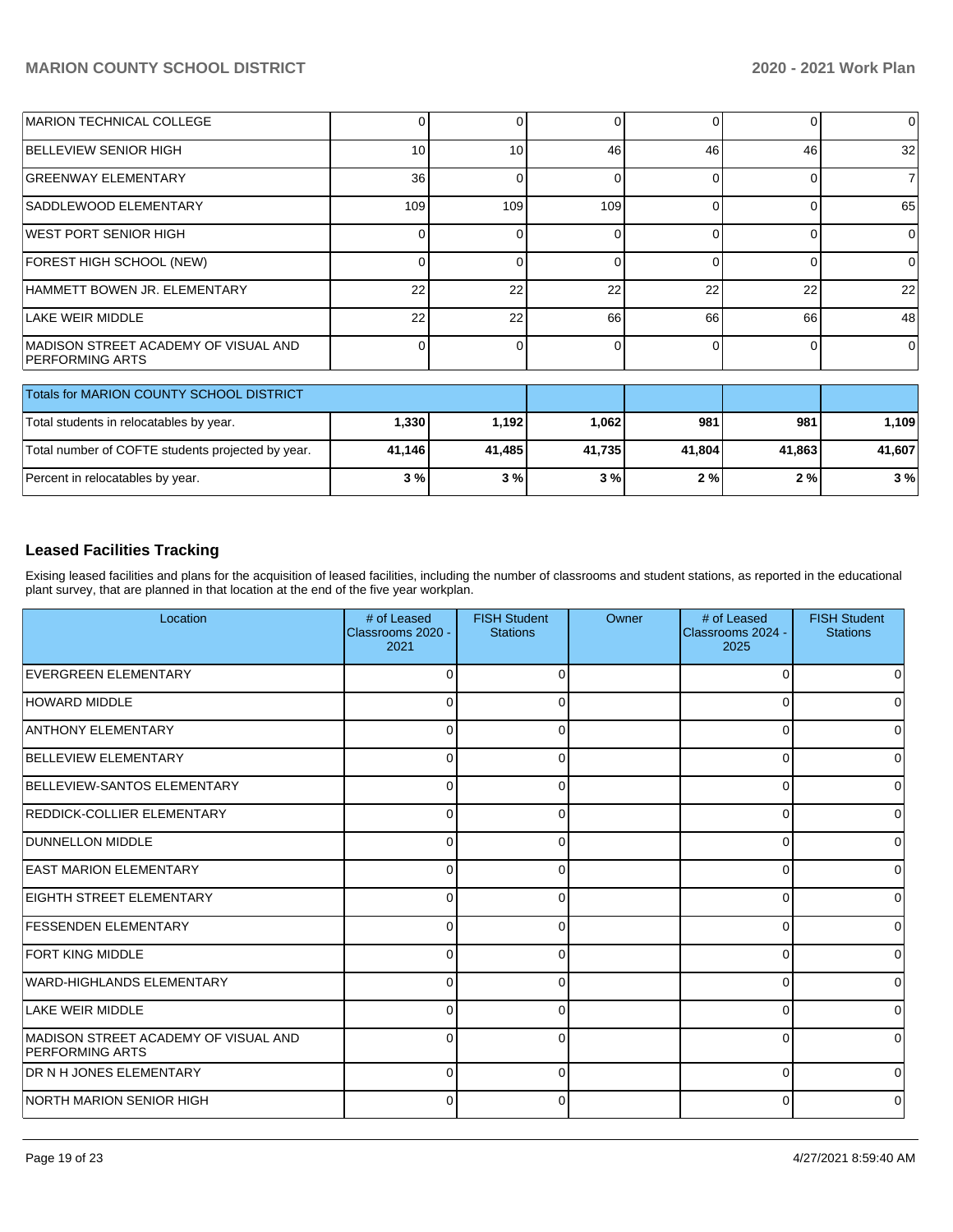| OAKCREST ELEMENTARY                   | 0 | 0           | 0              | 0        |
|---------------------------------------|---|-------------|----------------|----------|
| MARION TECHNICAL INSTITUTE            | 0 | 0           | 0              | 0        |
| <b>OSCEOLA MIDDLE</b>                 | 0 | 0           | 0              | $\Omega$ |
| <b>SPARR ELEMENTARY</b>               | 0 | 0           | 0              | 0        |
| SOUTH OCALA ELEMENTARY                | 0 | 0           | $\mathbf 0$    | 0        |
| STANTON-WEIRSDALE ELEMENTARY          | 0 | 0           | 0              | 0        |
| WYOMINA PARK ELEMENTARY               | 0 | 0           | 0              | 0        |
| VANGUARD SENIOR HIGH                  | 0 | 0           | 0              | 0        |
| HILLCREST EXCEPTIONAL ED CENTER       | 0 | 0           | $\mathbf 0$    | 0        |
| NORTH MARION MIDDLE                   | 0 | 0           | 0              | 0        |
| LAKE WEIR SENIOR HIGH                 | 0 | 0           | 0              | 0        |
| <b>DUNNELLON SENIOR HIGH</b>          | 0 | 0           | 0              | 0        |
| FORT MCCOY SCHOOL                     | 0 | 0           | $\mathbf 0$    | 0        |
| OCALA SPRINGS ELEMENTARY              | 0 | 0           | 0              | 0        |
| <b>SHADY HILL ELEMENTARY</b>          | 0 | 0           | $\mathbf 0$    | 0        |
| <b>EMERALD SHORES ELEMENTARY</b>      | 0 | 0           | 0              | 0        |
| HARBOUR VIEW ELEMENTARY               | 0 | 0           | $\mathbf 0$    | 0        |
| MAPLEWOOD ELEMENTARY                  | 0 | 0           | 0              | 0        |
| <b>ROMEO ELEMENTARY</b>               | 0 | 0           | $\mathbf 0$    | 0        |
| <b>BELLEVIEW MIDDLE</b>               | 0 | 0           | 0              | 0        |
| DUNNELLON ELEMENTARY                  | 0 | 0           | 0              | $\Omega$ |
| <b>COLLEGE PARK ELEMENTARY</b>        | 0 | 0           | 0              | 0        |
| MARION TECHNICAL COLLEGE              | 0 | 0           | $\mathbf 0$    | 0        |
| BELLEVIEW SENIOR HIGH                 | 0 | 0           | 0              | 0        |
| SADDLEWOOD ELEMENTARY                 |   | 0           | 0              |          |
| <b>WEST PORT SENIOR HIGH</b>          | 0 | 0           | $\overline{0}$ | 0        |
| FOREST HIGH SCHOOL (NEW)              | 0 | 0           | 0              | 0        |
| HAMMETT BOWEN JR. ELEMENTARY          | 0 | $\mathbf 0$ | 0              | 0        |
| <b>HORIZON ACADEMY AT MARION OAKS</b> | 0 | 0           | 0              | 0        |
| <b>LIBERTY MIDDLE</b>                 | 0 | $\mathbf 0$ | 0              | 0        |
| MARION OAKS ELEMENTARY SCHOOL         | 0 | 0           | 0              | 0        |
| <b>GREENWAY ELEMENTARY</b>            | 0 | $\mathbf 0$ | 0              | 0        |
| SUNRISE ELEMENTARY                    | 0 | 0           | 0              | 0        |
| LEGACY ELEMENTARY SCHOOL              | 0 | $\mathbf 0$ | $\mathbf 0$    | 0        |
|                                       | 0 | 0           | 0              | 0        |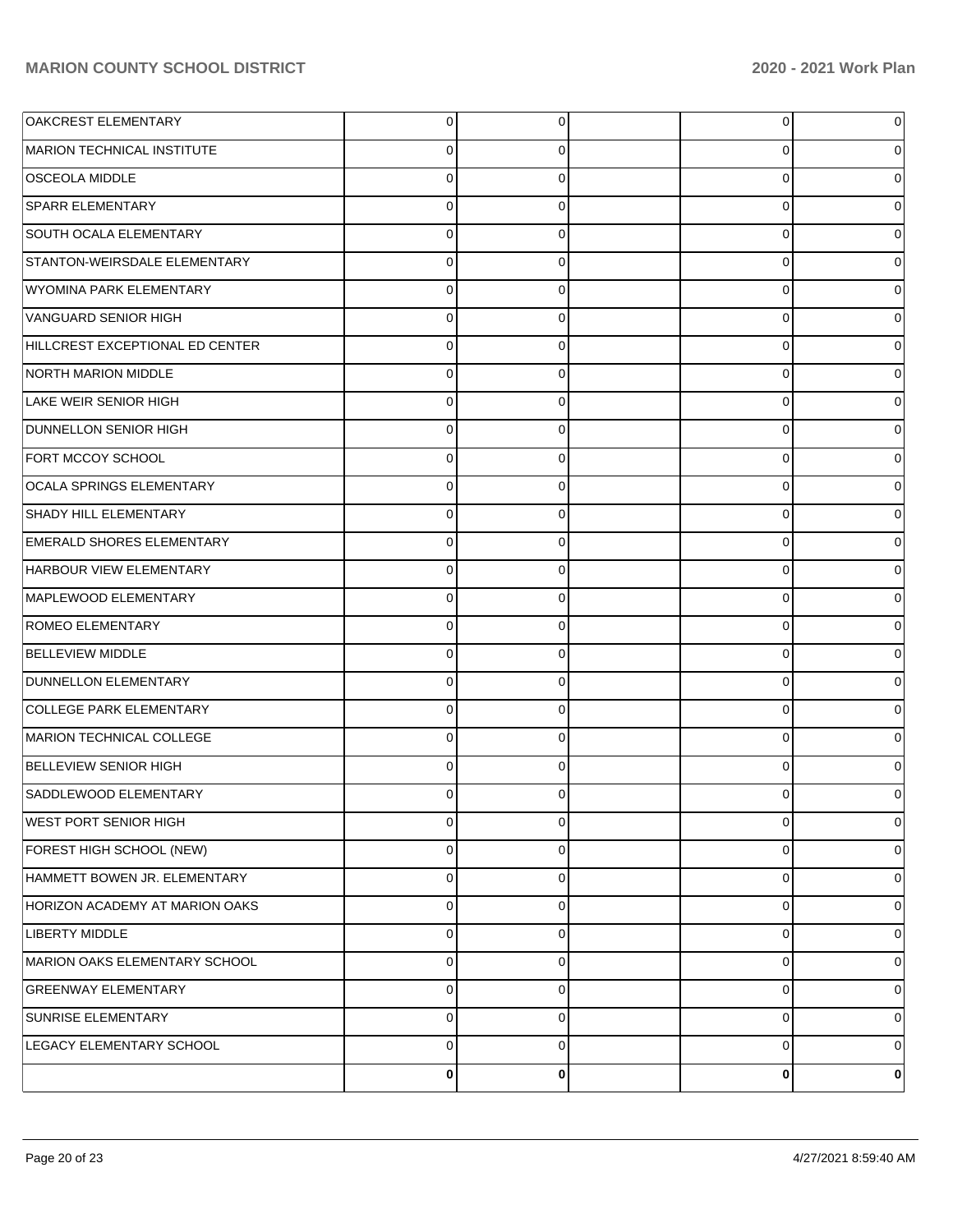### **Failed Standard Relocatable Tracking**

Relocatable units currently reported by school, from FISH, and the number of relocatable units identified as 'Failed Standards'.

Nothing reported for this section.

# **Planning**

### **Class Size Reduction Planning**

**Plans approved by the school board that reduce the need for permanent student stations such as acceptable school capacity levels, redistricting, busing, year-round schools, charter schools, magnet schools, public-private partnerships, multitrack scheduling, grade level organization, block scheduling, or other alternatives.**

The available space within the District, in conjunction with planned capital outlay projects and projected capital outlay FTE, do not indicate the need for alternative scheduling or organization during this work period. The District currently employs block scheduling at some high schools and will re-district several schools at all levels in order to reduce a need for additional permanent student stations. With regard to portables, the District is planning to dispose of portables not meeting classroom standards and therefore will not have a need to erect additional permanent covered walkways to the District's various portables.

### **School Closure Planning**

**Plans for the closure of any school, including plans for disposition of the facility or usage of facility space, and anticipated revenues.** 

At this time, there are no plans to close any schools although the School Board will continue discussions on the subject.

No existing property pertaining to a school with capacity is currently approved to be disposed of.

# **Long Range Planning**

### **Ten-Year Maintenance**

District projects and locations regarding the projected need for major renovation, repair, and maintenance projects within the district in years 6-10 beyond the projects plans detailed in the five years covered by the work plan.

Nothing reported for this section.

### **Ten-Year Capacity**

Schedule of capital outlay projects projected to ensure the availability of satisfactory student stations for the projected student enrollment in K-12 programs for the future 5 years beyond the 5-year district facilities work program.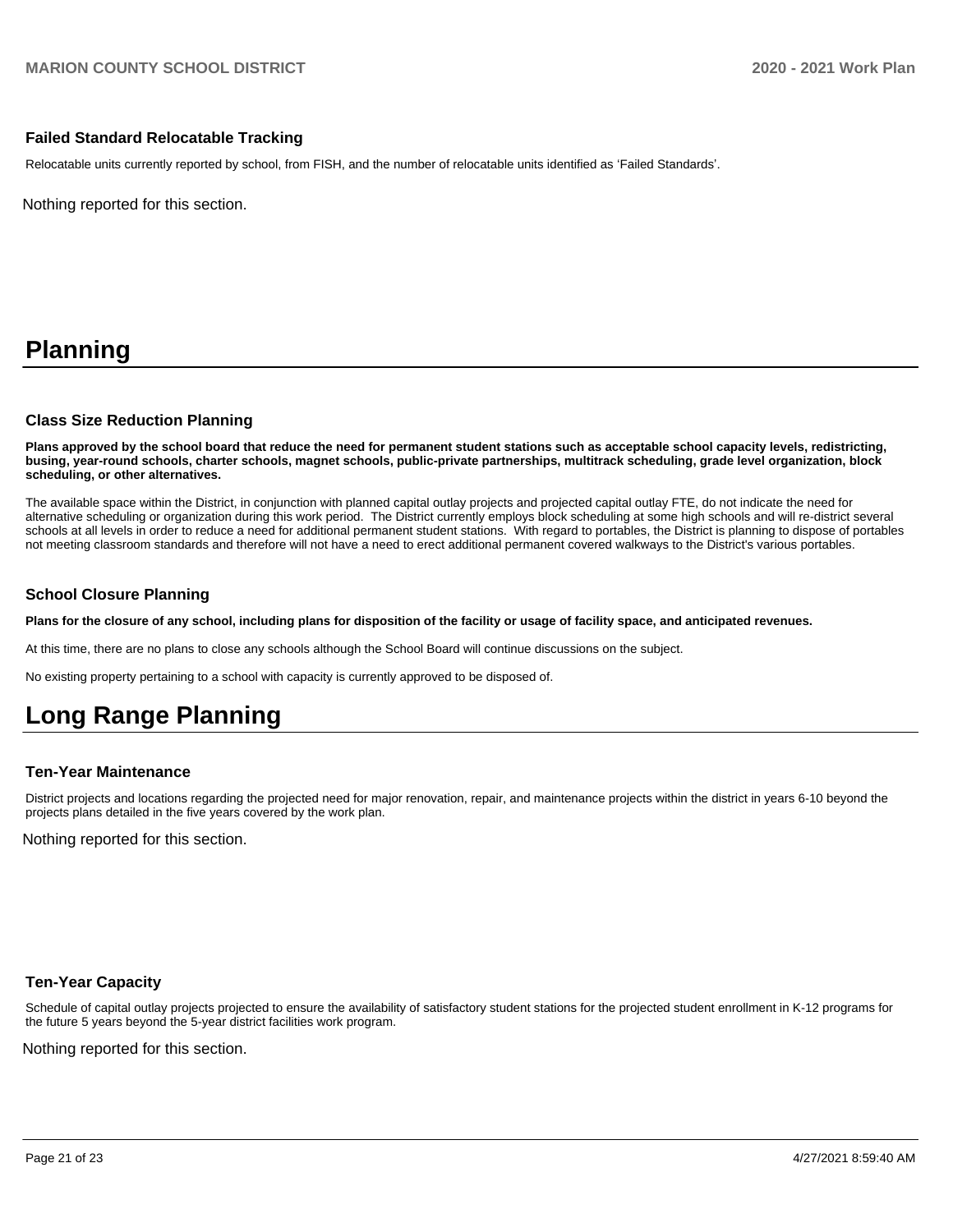## **Ten-Year Planned Utilization**

Schedule of planned capital outlay projects identifying the standard grade groupings, capacities, and planned utilization rates of future educational facilities of the district for both permanent and relocatable facilities.

| <b>Grade Level Projections</b>         | <b>FISH</b><br><b>Student</b><br><b>Stations</b> | <b>Actual 2019 -</b><br>2020 FISH<br>Capacity | Actual<br>$2019 -$<br>2020<br><b>COFTE</b> | Actual 2019 - 2020<br><b>Utilization</b> | Actual 2020 - 2021 / 2029 - 2030 new<br>Student Capacity to be added/removed | Projected 2029<br>2030 COFTE | Projected 2029 -<br>2030 Utilization |
|----------------------------------------|--------------------------------------------------|-----------------------------------------------|--------------------------------------------|------------------------------------------|------------------------------------------------------------------------------|------------------------------|--------------------------------------|
| Elementary - District<br><b>Totals</b> | 21,366                                           | 21,366                                        | 18,473.45                                  | 86.46 %                                  | $-806$                                                                       | 19,411                       | 94.41 %                              |
| Middle - District Totals               | 13,119                                           | 11,802                                        | 10.412.67                                  | 88.23 %                                  | $-411$                                                                       | 9,805                        | 86.08%                               |
| High - District Totals                 | 14.034                                           | 13.187                                        | 11.816.68                                  | 89.61 %                                  | $-121$                                                                       | 12.181                       | 93.23 %                              |
| Other - ESE, etc                       | 559                                              | 728                                           | 182.82                                     | 25.14 %                                  |                                                                              | 194                          | 26.65 %                              |
|                                        | 49.078                                           | 47,083                                        | 40,885.62                                  | 86.84 %                                  | $-1,338$                                                                     | 41,591                       | 90.92 %                              |

**Combination schools are included with the middle schools for student stations, capacity, COFTE and utilization purposes because these facilities all have a 90% utilization factor. Use this space to explain or define the grade groupings for combination schools.** 

No comments to report.

### **Ten-Year Infrastructure Planning**

**Proposed Location of Planned New, Remodeled, or New Additions to Facilities in 06 thru 10 out years (Section 28).**

Nothing reported for this section.

Plans for closure of any school, including plans for disposition of the facility or usage of facility space, and anticipated revenues in the 06 thru 10 out **years (Section 29).**

Nothing reported for this section.

### **Twenty-Year Maintenance**

District projects and locations regarding the projected need for major renovation, repair, and maintenance projects within the district in years 11-20 beyond the projects plans detailed in the five years covered by the work plan.